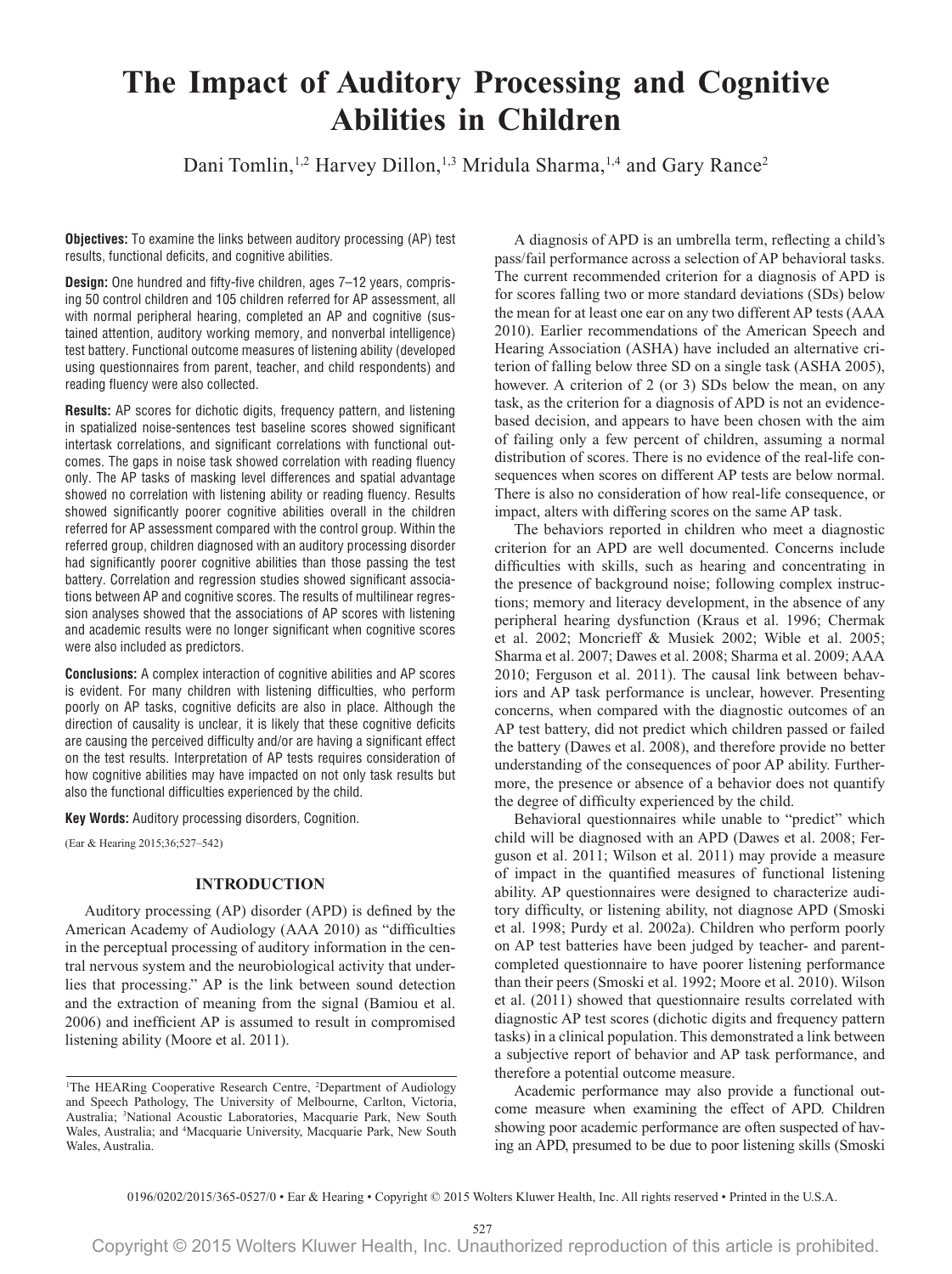|                           | TABLE 1. Examples of studies investigating the links of cognitive processes with APD   |                                                                                                           |                                                                                                              |                                                                                                                                                                                                                                 |
|---------------------------|----------------------------------------------------------------------------------------|-----------------------------------------------------------------------------------------------------------|--------------------------------------------------------------------------------------------------------------|---------------------------------------------------------------------------------------------------------------------------------------------------------------------------------------------------------------------------------|
| <b>Authors</b>            | <b>Subjects</b>                                                                        | <b>APD Test Battery</b>                                                                                   | Cognitive Assessments                                                                                        | Conclusions                                                                                                                                                                                                                     |
| Gyldenkærne et al. (2014) | (101 susAPD and 18<br>Age: 7-12 years<br>119 children<br>control)                      | FPT, DDT, GIN, and MLD                                                                                    | Attention: IVA-CPT<br><b>NV-IQ TONI-4</b>                                                                    | High comorbidity of attention deficit and APD; but<br>Significant correlations of AP score with: NV-IQ<br>two separate conditions<br>and attention                                                                              |
| Ferguson et al. (2011)    | Controls ( $n = 47$ )<br>Age: 6-13 years<br>$APD(n = 19)$<br>SLI ( $n = 22$ )          | symptoms for diagnosis<br>Presence of accepted                                                            | Attention: questionnaire<br>AWM: WISC (digit span)<br>NV-IQ: WASI                                            | groups. No group differences seen with attention<br>Significantly reduced NV-IQ was seen in the APD<br>(and SLI) group in comparison to mainstream<br>APD and SLI share similar profiles<br>or memory                           |
| Wilson et al. (2011)      | 104 children, susAPD<br>Age: 6-14 years                                                | Low pass filtered speech,<br>competing sentences,<br>DDT, and FPT                                         | AWM: TAPS-R                                                                                                  | Weak to moderate correlations between AWM and<br>Significant deficits in memory could influence a<br>subject's performance in AP tasks<br>AP scores                                                                             |
| Moore et al. (2010)       | 1469 (population study)<br>Age: 6-11 years                                             | Frequency discrimination<br>Simultaneous masking<br>Speech in noise test<br>Backward masking              | AWM: WISC (digit span)<br>IHR cued attention test.<br>Attention: variability on<br>AP tasks &<br>NV-IQ: WASI | Strongest relation was intrinsic attention and AP<br>Correlations of cognitive scores with AP<br>APD is primarily an attention problem                                                                                          |
| Rosen et al. (2010)       | 28 age matched controls<br>Age: 6-14 years<br>20 susAPD                                | Consonant cluster minimal<br>Tallal discrimination task<br>simultaneous masking<br>Backwards and<br>pairs | ADHD: ADGDT questionnaire.<br>NV IQ: (WISC)                                                                  | The presence or absence of auditory deficit does<br>not predict cognitive skills                                                                                                                                                |
| Sharma et al. (2009)      | 68 children susAPD<br>Age: 7-12 years                                                  | FPT, DDT, RGDT, and MLD                                                                                   | AWM: CELF-4 (forward digits)<br>Attention: IVA-CPT<br>NVIQTONI-4                                             | Attention and memory explain only a small amount<br>of variance in AP scores                                                                                                                                                    |
| Keller et al. (2006)      | 18 children with NVLD<br>Age: 6-18 years                                               | and speech-in-noise tests<br>SSW, phonemic synthesis                                                      | Neuropsychological measures<br><b>WISC</b>                                                                   | The children also diagnosed with APD (n = 11) had<br>significantly lower scores on memory function<br>tasks                                                                                                                     |
| Riccio et al. (2005)      | Mean age of 7.78 years<br>36 children referred for<br>neuropsychological<br>assessment | SCAN<br>SSW                                                                                               | diagnosed with ADHD)<br>AWM: CAVLT & CELF-4<br>(72% of children were<br>Attention: TOVA                      | attention and AP scores. But poor attention as a<br>AP assesses attention and memory but also other<br>AP tasks. No significant correlation between<br>Significant correlation between memory and<br>group overall<br>processes |
|                           |                                                                                        |                                                                                                           |                                                                                                              | (Continued)                                                                                                                                                                                                                     |

Copyright © 2015 Wolters Kluwer Health, Inc. Unauthorized reproduction of this article is prohibited.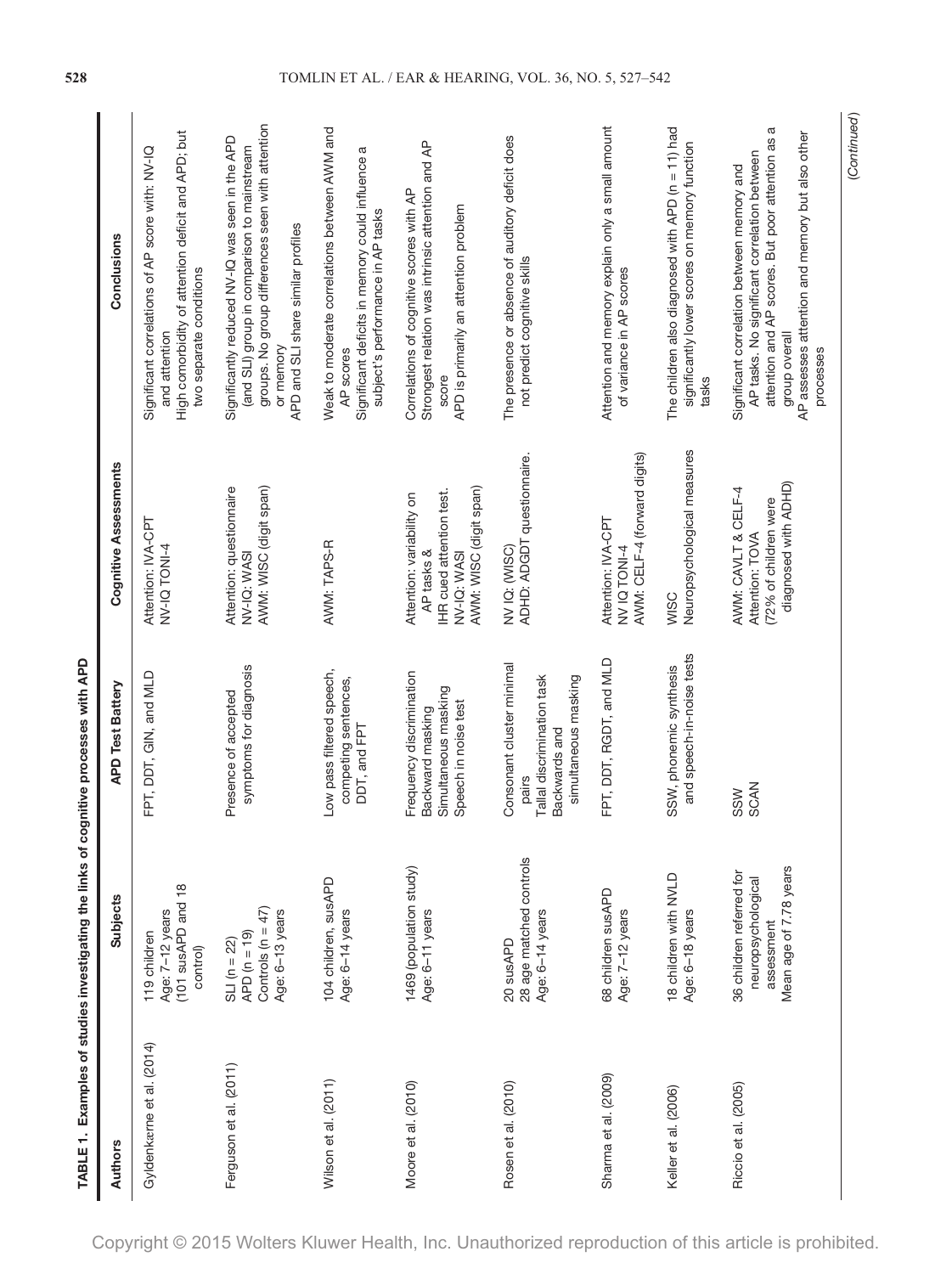| <b>Authors</b>        | Subjects                                                                      | <b>APD Test Battery</b>                                                                                       | Cognitive Assessments                                                                                                                                                                   | Conclusions                                                                                                                                                                                                                                                                                                                                                                                                                                                                                                                                                                                                                                                                                        |
|-----------------------|-------------------------------------------------------------------------------|---------------------------------------------------------------------------------------------------------------|-----------------------------------------------------------------------------------------------------------------------------------------------------------------------------------------|----------------------------------------------------------------------------------------------------------------------------------------------------------------------------------------------------------------------------------------------------------------------------------------------------------------------------------------------------------------------------------------------------------------------------------------------------------------------------------------------------------------------------------------------------------------------------------------------------------------------------------------------------------------------------------------------------|
| Tillery et al. (2000) | 32 school-age children<br>diagnosed ADHD                                      | SSW, phonemic synthesis<br>speech-in-noise test                                                               | Psychologist diagnosed ADHD,<br>receiving medication                                                                                                                                    | APD and ADHD are independent, but comorbid<br>No improvement in AP task performance in the<br>medicated versus placebo conditions                                                                                                                                                                                                                                                                                                                                                                                                                                                                                                                                                                  |
| Riccio et al. (1994)  | diagnosed with APD<br>30 children previously                                  | Pitch pattern test seashore<br>SSW, low pass filtered<br>mythm test<br>speech                                 | Presence of behaviors meeting<br>diagnostic criteria of ADHD<br>50% of children also met<br>criteria for ADHD                                                                           | measures between the children who passed and<br>No significant differences were seen on cognitive<br>High incidence of ADHD in this sample, but two<br>separate disorders occurring<br>failed the APD battery                                                                                                                                                                                                                                                                                                                                                                                                                                                                                      |
| Cook et al. (1993)    | Children with ADD ( $n = 15$ )<br>Control group $(n = 10)$<br>Age: 6-10 years | rapidly alternating speech<br>Speech reception, SSW,<br>competing sentences.<br>filtered speech, and<br>tests | Pediatrician diagnosis of ADD<br>12 of the 15 ADD boys met<br>criteria for CAPD                                                                                                         | performance. The two disorders are difficult to<br>Sustained attention is a critical feature of AP<br>Drug treatment in the ADD group resulted in<br>improvement in AP test scores<br>separate                                                                                                                                                                                                                                                                                                                                                                                                                                                                                                     |
|                       |                                                                               |                                                                                                               | skills, revised; TOVA, tests of variable attention; WASI, Wechsler abbreviated scale of intelligence; WISC, Wechsler intelligence scale for children; APD, auditory processing disorder | frequency pattern test; GIN, gaps in noise; IHR, institute of hearing research; IVA-CPT, integrated visual and auditory continuous performance test; MLD, masking level differences; NV-IQ, nonverbal intelligence quotient; N<br>ADD, attention deficit disorder; ADHD, attention deficit hyperactivity disorder; AWM, audition working memory; CAVT, children's auditory verbal learning test; CELF-4, clinical evaluation of language fundamentals; DDT, dich<br>disability; RGDT, random geap detection test; SCAN, screening test for auditory processing disorders; SusAPD, suspecific an APD; SLI, specific language impairment; SSIN, staggered spondaic words; TAPS-R, test of auditory p |

**TABLE 1.**

**Continued.**

TABLE 1. Continued

Ï  $\overline{1}$ 

et al. 1992). Although a study by Watson et al. (2003) found no significant link between AP ability and academic outcomes, other studies have demonstrated comorbidity between reading deficits and APD diagnosis (Ramus 2003; Bishop & Snowling 2004; Sharma et al. 2009). Reading ability may therefore provide a second quantified measure of real-life difficulty the child experiences, although it may have many causes other than AP deficits.

An important caveat to any discussion of the effect of poor AP skills is the contribution of a child's cognitive, or top–down processing skills. The underlying nature of APD and the role of top–down processes in listening ability has long been debated (Cacace & McFarland 1998; Moore et al. 2010).

The definition of APD, and consequently the way that cognitive abilities are thought of in relation to AP ability, can be seen to vary greatly between professional bodies (ASHA 2005; AAA 2010; BSA 2011). In 2005, ASHA stated that higher order cognitive abilities were specifically excluded from their definition of AP. APD was defined as "a deficit in neural processing of auditory stimuli that is not due to higher order language, cognitive, or related factors." The AAA, in 2010, built on the ASHA (2005) definition of APD, but reported that cognition may have a greater contribution; AP being a complex event, with not just parallel and serial processing occurring in the central auditory nervous system, but also shared processing with higher order brain structures. It was noted that the behaviors in APD often overlap with cognitive disorders, and a multi-disciplinary approach to the diagnosis of APD was recommended. The following year, the British Society of Audiology (BSA 2011) defined APD as a neurodevelopmental disorder with a significant, dominant cognitive influence. A range of symptom(s), including impaired language and perception of sounds (speech and nonspeech) were included in the definition, with all being closely associated with impaired top–down, cognitive functioning.

Similarly studies can be found that conclude that cognitive disorders and APD exist independently (Tillery et al. 2000; Sharma et al. 2009; Rosen et al. 2010); others conclude that APD is in itself a cognitive disorder (Cook et al. 1993; Moore et al. 2010; Ferguson et al. 2011). A large population study by Moore et al. (2010) of 1469 randomly selected children with normal hearing concluded that APD represents a problem of auditory attention, with poor task performance highlighting children who have problems with "control of listening." Close relationships between attention deficit disorder (ADD) and auditory processing have been shown, with stimulant drug treatment for ADD resulting in significant improvements in AP test performance (Keith & Engineer 1991; Cook et al. 1993; Freyaldenhoven et al. 2005; Sutcliffe et al. 2006). Tillery et al. however found that children diagnosed with ADD showed no improvement in performance on the tasks selected to measure AP ability.

More specific discussions of the extent to which the results of the individual tests commonly used to diagnose APD are affected by cognitive abilities can also be seen (Cacace & McFarland 1998; Sharma et al. 2009; Moore et al. 2010; Rosen et al. 2010). Frequently, it is the degree of influence of not only sustained attention but also auditory working memory (AWM) and nonverbal intelligence (NV-IQ) on AP task performance that is discussed under the heading of cognition and AP. The question of the degree to which cognitive abilities influence AP ability (meaning the child's performance on tests designed to measure AP) has not been definitively answered. Examples of these studies, and their conclusions, are shown in Table 1. Studies can be found demonstrating strong links between cognitive and AP scores (Cook

Ï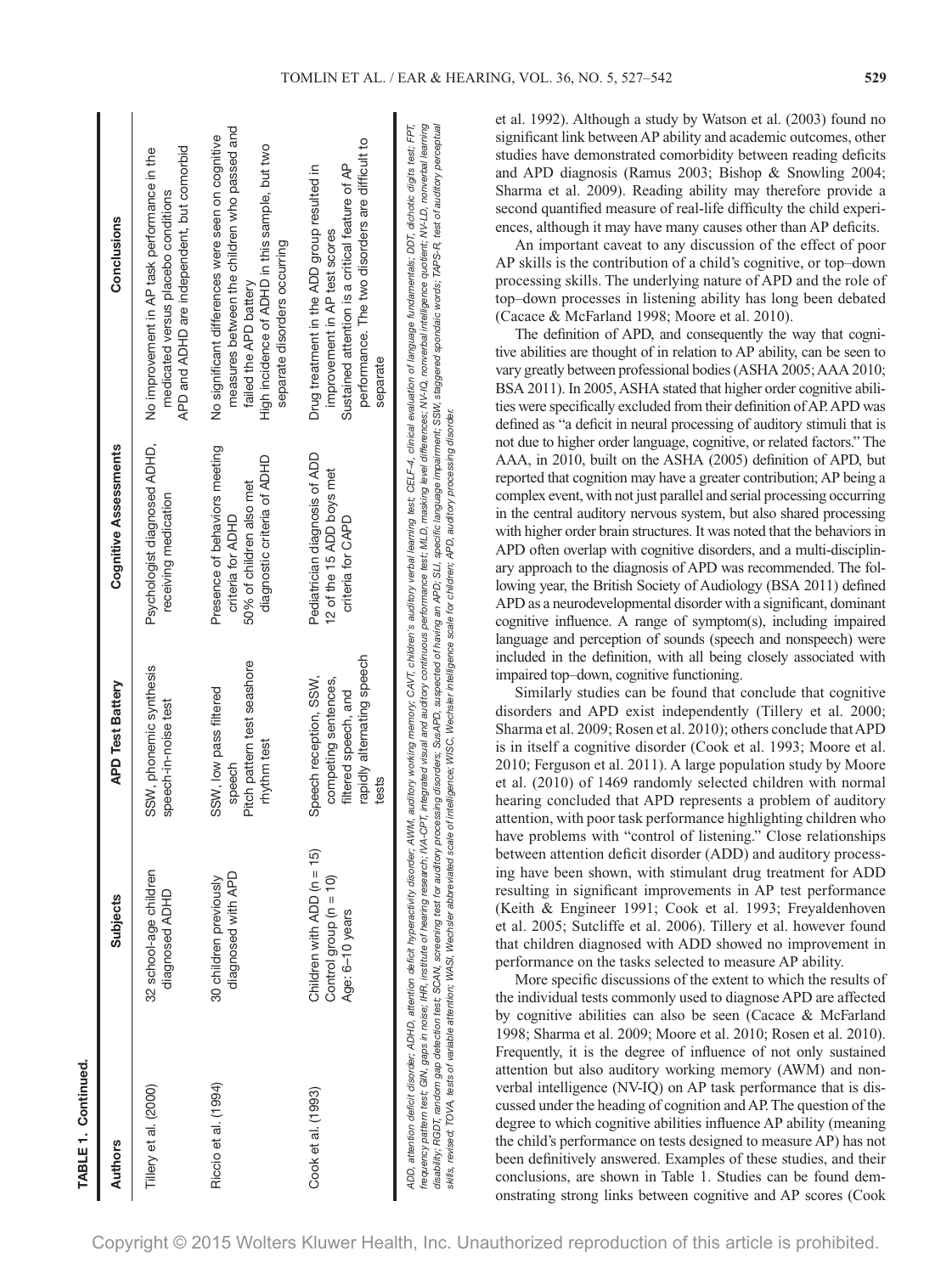et al. 1993; Riccio et al. 2005; Moore et al. 2010). Moderate links, demonstrating contributory relations between cognition and AP ability are found (Riccio et al. 1994; Wilson et al. 2011; Gyldenkærne et al. 2014) alongside studies reporting weak interactions between cognitive and AP task ability (Tillery et al. 2000; Sharma et al. 2009; Rosen et al. 2010).

Few consistencies are found in the design, and conclusions of studies examining AP ability, as measured by task performance, and the cognitive abilities of attention, memory, and/or NV-IQ as evidenced in Table 1. Studies vary in composition of test battery (although some commonalities exist, rarely do two studies utilize the same test battery), and the tools used for cognitive assessment. Participant characteristics also vary between studies, for example whether a child is suspected of APD on the basis of symptoms present or has been diagnosed by a behavioral test battery. Small sample sizes are often reported and many do not include a control group. A further factor confounding comparisons between studies is whether results were considered as correlations in performance across continuums, or as group differences between those diagnosed and those not (and again how this definition was reached).

This study explores the influence of cognitive abilities on performance on AP tasks commonly used clinically, and the joint relation of both cognitive and AP abilities to a child's reallife listening ability and academic performance. The hypotheses are threefold. First, that the scores on the different tasks within the AP test battery will show little correlation with each other as they measure different listening skills. Second, that across the various AP tasks, different relations with the real-life difficulties the child experiences will be shown. Finally, that the influence of the cognitive measures will be evident not only on AP tasks but also on the relation between AP scores and functional outcomes. The aim of this research is to better understand the link between functional listening ability and AP skill deficit as measured with commonly used tests of AP.

## **METHODS**

This study carries approval from the Ethics Committees of the Royal Victorian Eye and Ear Hospital (10/941H) and the Department of Education (2010\_000789). All testing conformed to the tenets of the Declaration of Helsinki and informed consent was obtained for all children after explanation of the nature, purpose and expected outcomes of the study.

#### **Participants**

One hundred and fifty-five children between 7 and 12 years of age at the time of testing were enrolled in this study. All children completed the same test battery (summarized in Table 2). Children demonstrated normal peripheral hearing (≤15 dB HL) at the octave frequencies from 250 Hz to 8 kHz, bilaterally, and were shown to have middle ear immittance values consistent with normal middle ear function (Jerger Type A tympanograms; Jerger 1970), defined as a peak compliance within 0.2 to 1.6 mmhos, and peak pressure within −100 to +20 daPa, at the time of assessment. All children were enrolled in mainstream metropolitan primary schools.

Two separate recruitment streams were used. The first enrolment pathway, the "clinical group," consisted of a total of 105

**TABLE 2. Summary of test battery components across the measures of auditory processing, cognition, academic progress, and listening ability**

| <b>Measure</b>      | Domain                                  | <b>Test</b>         | <b>Task</b>                                                                                                                           |
|---------------------|-----------------------------------------|---------------------|---------------------------------------------------------------------------------------------------------------------------------------|
| Auditory processing | Temporal sequencing                     | FPT (DVA recording) | State the sequence of pitch in a series of three high<br>(1122 Hz) or low (880 Hz) pitched tones                                      |
|                     | <b>Binaural integration</b>             | DDT (ASL recording) | Free recall of the four numbers in the two ears (two<br>pairs, with the members of each pair presented<br>simultaneously to each ear) |
|                     | Temporal resolution                     | GIN (ASL recording) | Detect gaps in a noise burst between 2 and 20 msec in<br>duration.                                                                    |
|                     | Binaural integration                    | LISN-S              | Spatial listening ability determined by speech reception<br>thresholds to sentences in various signal to noise<br>presentations       |
|                     |                                         | MLD (ASL recording) | Detect a tone in noise with and without an inter-ear<br>phase difference                                                              |
| Cognition           | Nonverbal IQ<br>Auditory working memory | TONI-4<br>CELF-4    | State which figure (out of a choice of 6) completes a<br>pattern                                                                      |
|                     | Sustained attention                     | Digit span forward  | Repeat number sequence                                                                                                                |
|                     |                                         | Digit span reverse  | Repeat number sequence in reverse order                                                                                               |
|                     |                                         | <b>IVA CPT</b>      | Mouse click when the number "1" is seen or heard, but<br>ignoring the number "2"                                                      |
| Outcome measures    | Reading fluency                         | <b>WARP</b>         | Word correct per minute score from passage of text read<br>aloud                                                                      |
|                     | Listening ability                       | Questionnaire       | Composite measure based on questionnaire results<br>completed by child, parent, and teacher                                           |

*DVA, Department of Veterans Affairs; Tonal & Speech Material for Auditory Perceptual Assessment, Noffsinger et al. (1994). ASL, Auditec of St Louis recording; TONI 4, test of nonverbal*  intelligence (version 4), Pro-Ed; CELF-4, Clinical Evaluation of Language Fundamentals (version 4), Pearson; IVA CPT, Integrated Visual and Auditory Continuous Performance Test, BrainTrain; *FPT, frequency pattern test; DDT, dichotic digits test; GIN, gaps in noise; LiSN-S, listening in spatialized noise-sentences test; MLD, masking level differences; WARP, Wheldall assessment of reading passages.*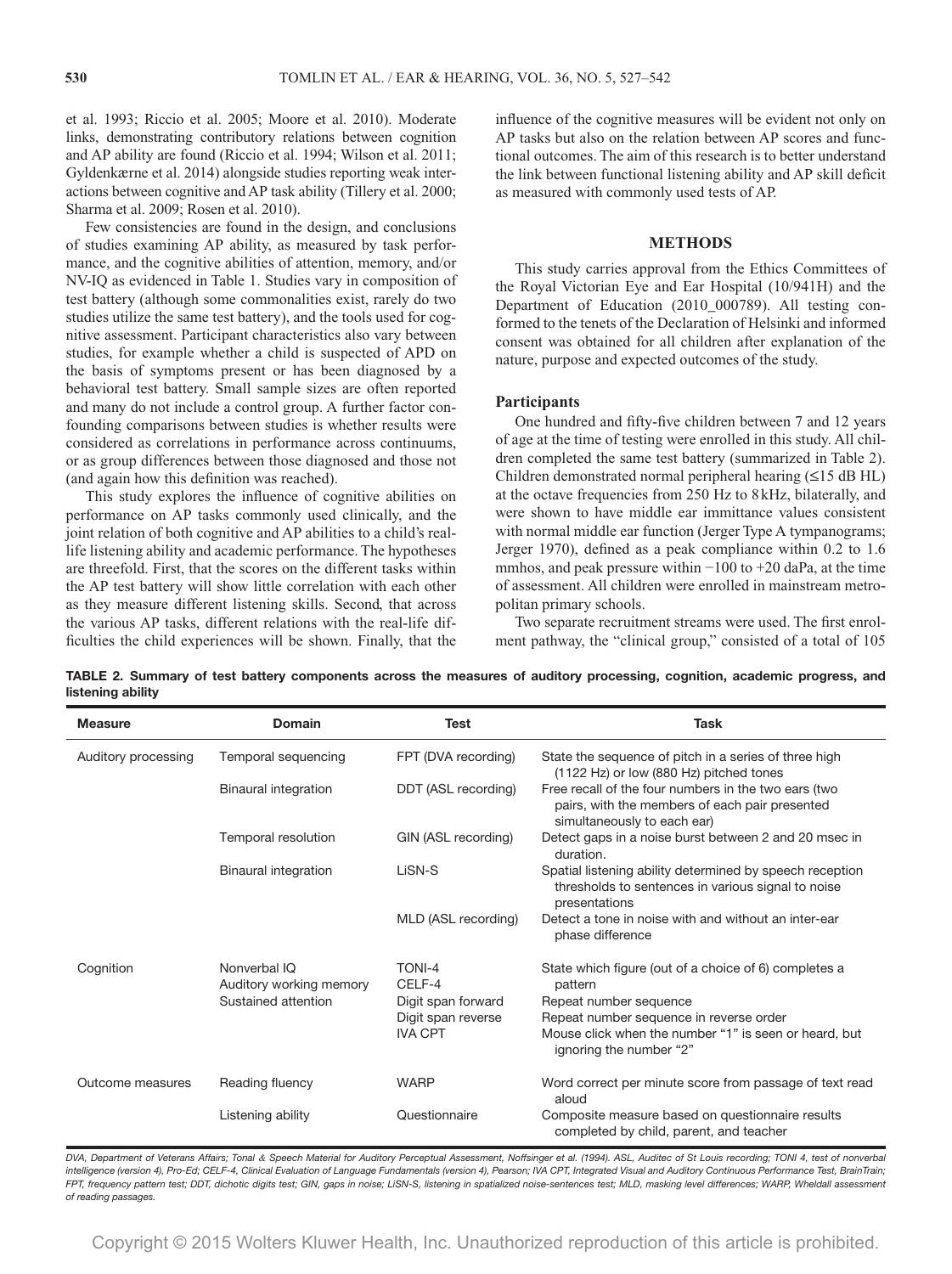children (70 boys, 35 girls) with a mean age of  $8.9 \pm 1.5$  SD years (range of 7.0–12.9 years) referred to the University of Melbourne Audiology Clinic for a clinical APD assessment. The second group, the "control" group, comprised a total of 50 children (31 girls and 19 boys) with a mean age of  $9.3 \pm 1.4$  SD years (range of 7.0–12.2 years). Control children were recruited through their primary schools. Inclusion criteria were no parental-reported concerns regarding hearing, listening, academic progress, and/or learning ability.

No significant between group age differences were seen using a two-sample *t* test ( $t$  = −0.20, df = 107;  $p$  = 0.84). A gender bias was evident between the two groups ( $\chi^2$  test of association;  $\chi^2 = 11.84$ , df = 1;  $p = 0.001$ ) and is addressed further in the results section.

## **Socioeconomic Status**

For children in both control and clinical groups, the index of relative socioeconomic advantage and disadvantage (IRSAD) was recorded. Based on residential postcode this summarizes information about the economic and social conditions within the postcode area, including both relative advantage and disadvantage measures (Australian-Bureau-of-Statistics 2013). Postcode determination of socioeconomic status (SES) potentially lacks the precision that measures, such as parental education may provide, but is an inexpensive, nonintrusive method of aggregate imbalances (Centre for the Study of Higher Education 2008). Mean scores of 1033 (39.5 SD) for the control group and 1041 (47 SD) for the clinical group (higher score greater advantage) were not shown to be significantly different using a Mann–Whitney test of difference ( $w = 3494$ ;  $p = 0.12$ ). SES was found to have no significant correlation with any component of the test battery (Table 5).

#### **Test Battery**

**AP Tasks** • An AP test battery was chosen to reflect not only the current literature but also to contain tasks currently in clinical use (Jerger & Musiek 2000; Emanuel 2002; Chermak & Lee 2005; Sharma et al. 2009). The test set was also chosen to meet the recommendations of ASHA (2005) and AAA (2010) to assess the domains of AP as it is defined: sound localization and lateralization; dichotic listening, auditory discrimination; auditory temporal processing, and auditory performance with competing or degraded acoustic signals.

The five behavioral tests selected to assess AP ability were the frequency pattern test (FPT), dichotic digits test (DDT), gaps in noise (GIN), masking level differences (MLD), and the listening in spatialized noise-sentences test (LiSN-S). Moderate to strong test–retest reliability have been demonstrated for all five tasks (Musiek et al. 1991; Musiek et al. 2005; Cameron et al. 2009; Moore et al. 2011; Sharma et al. 2012). The domain of temporal sequencing was assessed using the FPT (Musiek 1994), in which the listener states the sequence of pitch in a series of three high (1122 Hz) or low (880 Hz) pitched tones, heard under headphones, monaurally. Percentage correct scores (reversals were counted as incorrect) were determined for each ear, for 15 presentations per ear, after three to five practice trials. The second domain was assessed by the DDT (Musiek 1983), which requires the listener to repeat four numbers heard (two pairs, with the members of each pair presented simultaneously to each ear). Percentage correct scores for each ear were collected, after 20 trials, and three initial practice trials. Temporal resolution was assessed using the GIN task (Musiek et al. 2005). Broadband noise segments of 6 seconds in duration are presented monaurally, containing up to three silent gaps, which vary in duration from 2 to 20ms, with the listener responding when a gap is perceived. Threshold scores (the shortest gap correctly identified for a minimum of four of six presentations) for each ear are obtained over approximately 30 trials per ear, after completion of a practice test. Binaural interaction was assessed using the MLD (Wilson et al. 2003) and LiSN-S (Cameron & Dillon 2007) tasks. The MLD is a binaural listening task that determines the signal (500 Hz tone) to noise (500 Hz narrow band noise) ratio required for tone detection, for interleaved homophasic and antiphasic tone conditions presented with decreasing signal to noise ratios, with a "yes" response used for tone detection. The resulting score (dB) is the difference in scores between the thresholds in the two conditions. The LiSN-S (Cameron & Dillon) determines two speech reception thresholds in conditions that vary in terms of the location of the masker source and vocal quality of the speaker. Also reported is the spatial advantage score of the LiSN-S being the dB improvement afforded by the provision of spatial cues when the target and distractor speech are spoken by the same talker.

This test battery is summarized in Table 2. Test materials (excluding the LiSN-S) were delivered under headphones, at 50 dB HL. Test and ear order were randomized.

**Expression of AP Results** • DDT, FPT, and LiSN-S scores were converted to *z* scores using age-specific normative data from published sources (Cameron & Dillon 2007; Tomlin et al. 2014), expressing performance as the difference from the mean of their age peers, in SD units of that population. *z* scores were generated for the GIN and MLD results from the normative data provided by the control group.

**Cognitive Tasks** • AWM was assessed using the Digit Span subset of The Clinical Evaluation of Language Fundamentals, 4th edition (CELF-4; Semel et al. 2003). The task requires correct repetition of a series of numbers, in increasing length, in both a forward and reverse order. Evidence of good reliability is reported in the CELF-4 manual (Semel et al. 2003). Raw scores are converted to age-matched scaled scores. The forward condition is thought to be indicative of auditory short-term memory, affecting phonological processing and retention of verbal information for a brief period, with the reverse score being more specific to AWM, involving higher level executive function and attention control (Rosen & Engle 1997; St Clair-Thompson 2010). Both measures were collected and converted to *z* scores (the CELF-4 provides age-specific results that express a child's result as a scaled score, with a mean of 10 and SD of 1.5). A Pearson r correlation of 0.47 ( $p < 0.001$ ) was demonstrated between the forward and reverse digit span scores. For the majority of analyses, a mean score (termed the AWM score) was used (generated by averaging the two *z* scores). In addition, the forward and reverse scores are included in the correlation matrix (Table 5).

The test of NV-IQ (4th edition; TONI-4; Brown et al. 2010) was used to obtain NV-IQ scores; a score of reasoning ability and intelligence with minimum influence of language. The task requires the child to complete a pattern using multiple-choice options, with increasing complexity. This task has been demonstrated to be culturally robust for Australian populations (Jenkinson et al. 1996; Kamieniecki & Lynd-Stevenson 2002;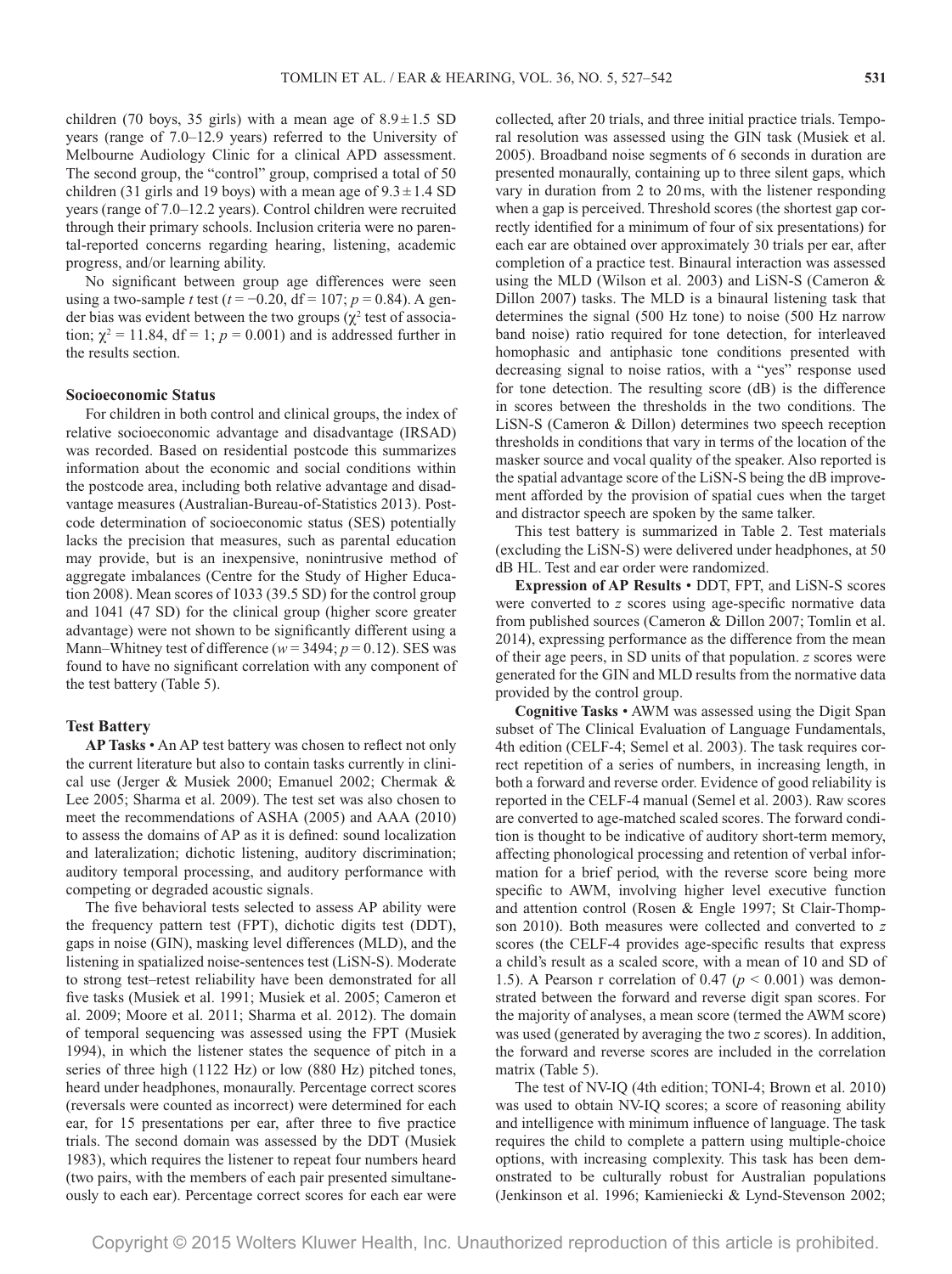Mathias et al. 2007), with high test–retest reliability demonstrated (McGhee & Lieberman 1991).

Sustained attention was assessed using the integrated visual and auditory continuous performance task (IVA-CPT; Sandford & Turner 1995), a normed testing tool demonstrated to be effective in the diagnosis of attention deficit hyperactivity disorder (Losier et al. 1996; Quinn 2003). The quotient scores are automatically generated by the reporting component of the IVA-CPT software, and represent age- and gender-matched population norms (Sandford & Turner). Moderate to strong test–retest reliability measures are reported in the IVA-CPT interpretation manual (Sandford & Turner 2009). The test lasts approximately 13 minutes, presenting trials of 500 "1"s and "2"s in a pseudorandom pattern to assess sustained visual and auditory attention ability. The child is instructed to respond only when they see or hear a "1." Alternating segments are presented with either the "1"s or "2"s being commonly presented. Response scores (both raw and quotient) are provided. The full-scale Attention quotient incorporates measures of inattention, loss of focus, and slow processing speed (as measured by reaction time) and is derived from separate auditory and visual attention quotients. Also utilized in this study were the visual and auditory sustained attention IVA-CPT scores; global measures of the ability to respond accurately under low demand conditions and to sustain attention under high demand conditions. Strong correlations were observed between the sustained auditory and visual attention measures  $(r = 0.68; p < 0.001)$ , and both also showed equally strong correlation with the overall full-scale attention score  $(r = 0.86; p < 0.001)$ . Therefore, the full-scale score (termed the attention score) has been utilized in the analyses for this study.

For all three cognitive measures, raw scores were converted to age-specific quotient scores using the provided norm references. The resulting quotient scores (having a mean of 100 and SD of 15) were converted to *z* scores, referred to as the NV-IQ score, the AWM score, and the attention score, expressing the child's performance in line with the other measures in the battery.

#### **Functional Outcome Measures**

**Listening Ability** • A measure of the child's listening ability was obtained using questionnaires. To increase the reliability of the measure, a three-way approach was taken with the child, parent, and teacher each completing a different questionnaire. Three questionnaires were selected that explored the child's listening ability and the results of these were used to generate a composite listening ability score.

The parent completed the Fisher's Auditory Problem Checklist (Fisher 1976). This is a 25-point behavioral checklist, on which the parent indicates if certain specific behaviors have been observed. The classroom teacher completed the teacher evaluation of auditory performance (TEAP; Purdy et al. 2002b), which rates seven of the child's listening and classroom behaviors in comparison to peers on a seven-point scale of degree of difficulty. The child completed the listening inventory for education (LIFE; Anderson & Smaldino 1996), which quantifies a child's level of listening difficulty. A shortened version of this was used, with the child rating ease of listening in seven classroom listening scenarios (questions 2, 5, 7, 9, 10, 11, and 13 from the LIFE-UK questionnaire) on a five-point scale (Purdy et al. 2009).

| <b>TABLE 3. Correlations (Pearson r correlation; <math>p \le 0.01</math>) among</b> |  |  |
|-------------------------------------------------------------------------------------|--|--|
| the three questionnaires                                                            |  |  |

| Questionnaire   | <b>Fisher</b> | <b>LIFE</b> |
|-----------------|---------------|-------------|
| Fisher (parent) | _             |             |
| LIFE (child)    | $-0.40$       | _           |
| TEAP (teacher)  | 0.63          | $-0.49$     |

*LIFE, listening inventory for education; TEAP, teacher evaluation of auditory performance.*

**Questionnaire Internal Consistency** • Each set of questionnaire results underwent an item-total correlation analysis, performed for all children and two random (even and odd identifier) groups. Questions were removed from the final total score of that questionnaire where the individual item-total correlation for the question was weak  $( $0.3$ )$  in all three analyses. A Cronbach's  $\alpha$  analysis was then used to confirm that removing these items improved the internal consistency of the question set for that questionnaire (Dillon 2012). This process resulted in six items being removed from the Fisher checklist, with a resulting improved Cronbach's *α* of 0.88. One item was removed from the LIFE, with a resulting improved Cronbach's *α* of 0.74. No items of the TEAP were removed, with a Cronbach's *α* of 0.95 recorded. A maximum Cronbach's *α* of 0.9 is recommended, with values exceeding this (as is seen with the TEAP results) suggesting redundancies may be present in the question set (Tavakol & Dennick 2011). This suggests that some of the items in the TEAP questionnaire were interpreted as asking about similar scenarios, rather than seven different listening situations.

**Intrasubject Reliability** • The three questionnaire results were then analyzed to ensure correlations were present between the three reporters before combining the results. Moderate to strong (*p* < 0.01) correlations were found, with Pearson correlation coefficients as shown in Table 3. Note the negative correlations are a result of poorer TEAP and Fisher scores suggesting more difficulty, and the converse in the LIFE.

**Factor Analysis to Generate the Listening Ability Score** • To produce the final listening ability score, a maximum likelihood factor analysis of the correlation matrix was carried out on the results of the 95 children for whom all three questionnaires were available. The analysis returned a one-factor model with an Eigenvalue of 1.8. No further factors with an Eigenvalue > 0.5 were identified. The one-factor model, with the unrotated factor loadings and standardized coefficients shown in Table 4, was found to explain 53% of the variance in the three individual questionnaire scores.

The proportion of individual questionnaire variance that is error variance (i.e., variance that is not associated with scores on the other two questionnaires) equals one minus the factor loading squared. This error variance varied from 23% for the TEAP up to 69% for the LIFE questionnaire. The variance in the factor scores can be partitioned into a component that is

#### **Table 4. Factor analysis results of questionnaires**

| Questionnaire   | <b>Factor Loading</b> | <b>Factor Coefficient</b> |
|-----------------|-----------------------|---------------------------|
| Fisher (parent) | 0.71                  | 0.24                      |
| LIFE (child)    | $-0.56$               | $-0.14$                   |
| TEAP (teacher)  | 0.88                  | 0.66                      |

*LIFE, listening inventory for education; TEAP, teacher evaluation of auditory performance.*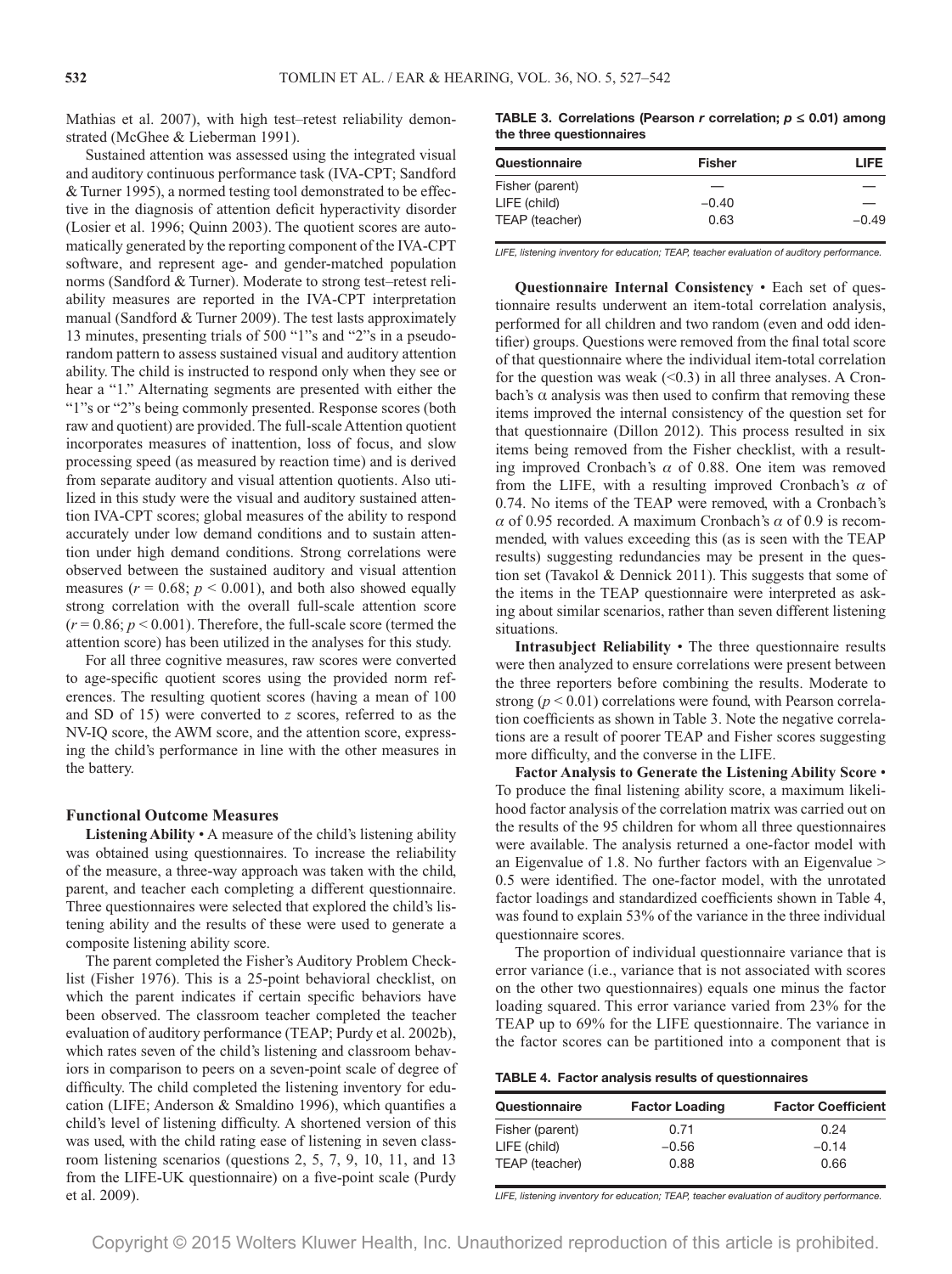related to the variance common to the individual questionnaire scores and an error component. The error component is estimated to be 17%, reflecting the ability of factor scores to more accurately represent the underlying ability than any one of the indicator scores (Harman 1976).The remaining 83% of the variance in the factor scores represents the upper proportion of variance that could be explained by, or that could explain, any other variable, given the error component in the listening ability factor scores.

Scores were standardized and then combined according to the factor coefficients shown in Table 4 to generate a listening ability measure. The teacher-completed TEAP shows the highest correlation with the other two measures and therefore has the highest contribution to the overall score. The negative contribution of the LIFE is consistent with a lower score in this questionnaire indicating less difficulty; the opposite to the scoring applied to the Fisher and TEAP (where a lower score describes greater difficulty).

**Missing Questionnaire Data Points** • Sixty of the 155 children had missing teacher-completed TEAP scores. Based on their reading proficiency scores, the mean reading fluency scores of the group with TEAP scores was 0.03 (SD 1.03), and for those without a TEAP score was −0.25 (SD 1.08). This difference of 0.28 (confidence interval: −0.14 to 0.69) was not significant (two sample *t* test,  $t = 1.62$ ,  $df = 153$ ;  $p = 0.11$ ) and Levene's test for equal variances also returned a nonsignificant result ( $p = 0.62$ ). These statistics suggest that there was no systematic relation between reading ability and the likelihood of the TEAP scores being missing. Consequently, a multiple regression was then used to generate an equation (from the 95 children with all three questionnaire results and therefore a listening ability score) to estimate listening ability score based on the standardized LIFE and Fisher scores only (LIFE: *T* = −6.01, *p* < 0.001; Fisher: *T* = 10.4, *p* < 0.001; *R*<sup>2</sup> adjusted: 0.72). The regression equation was applied to the standardized LIFE and Fisher results of the 60 children without TEAP scores to provide an estimated listening ability score. The process was repeated for the children with the TEAP scores to compare the estimated score to the actual score. The estimated score showed a significant correlation (Pearson correlation  $r = 0.85$ ;  $p < 0.001$ ). This process produces an unbiased estimate of listening ability, but has lower reliability than when all three scores are available.

**Reading Fluency Score** • Reading fluency for all children was determined using the Wheldall Assessment of Reading Passages (WARP) as outlined by Madelaine & Wheldall (2002), providing a correct word per minute score as the child read aloud from a specified passage of text.

A subset of children (67) also had National Assessment Program of Literacy and Numeracy (NAPLAN; ACARA 2012) results available (completed within 12 months of the AP assessment). These provide an independent assessment of reading, along with writing, spelling, grammar, and numeracy. Significant correlations were seen between the WARP score and each of the NAPLAN measures, with the highest correlation being seen with the reading score ( $r = 0.65$ ;  $p < 0.001$ ). For all other NAPLAN measures, the Pearson *r* correlation ranged from 0.53 (numeracy) to  $0.59$  ( $p < 0.001$ ). This supported the use of the WARP reading fluency score across the cohort both as a direct measure of literacy and as an indirect estimator of overall academic progress.

#### **RESULTS**

## **Gender Effects**

To explore effects of gender biases present in both the clinical and control group (toward boys in the clinical group, and girls in the control group), a three-way ANOVA was performed, with gender and group as categorical variables and test scores (all measures across the AP and cognition test battery) as repeated measure (within group) variables. A significant effect of group was seen  $(F(1,93) = 20.7; p < 0.001)$ , but not of gender overall  $(F(1,93) = 1.60; p = 0.29)$ . No interaction of group by gender  $(F(1,93) = 0.02; p = 0.88)$  or three-way interaction among test, gender, and group was seen  $(F(11,1023) = 0.49; p = 0.91)$ . An interaction of gender with test was found  $(F(11,1023) = 2.35)$ ;  $p < 0.01$ ). ANOVA results therefore demonstrate gender having the same effect in both groups, but a significant interaction with test scores. Consequently, in multiple regression analyses, gender (dummy coded as 0/1) has been added as a predictor.

Table 5 shows the resulting correlation matrix, using *z* scores on all tasks, across the cohort (i.e., clinical and control group combined). In this analysis, no diagnosis is being made, but rather scores are considered along a continuum.

Many significant correlations are seen across the matrix, demonstrating significant relations among AP, functional outcomes, and cognitive scores. The following sections explore these relations in greater detail. A significant correlation  $(r = 0.54)$ ;  $p$  < 0.001) was observed between the child's listening ability score and reading score, demonstrating the links between the questionnaire results and the quantified functional performance score of reading fluency which had been independently verified (by the significant correlation of the WARP score with NAPLAN data).

#### **Correlations Between AP Scores**

Significant and high correlations were found between the right and left ear FPT (Pearson  $r$  correlation = 0.91;  $p < 0.001$ ) and GIN (Pearson  $r$  correlation = 0.80;  $p < 0.001$ ) scores. Consequently, the results of these tests are reported as the mean of the bilateral scores.

Within the AP test battery, significant correlations were seen among the FPT, DDT, and baseline measures of the LiSN-S (high cue and low cue). GIN, MLD, and the spatial advantage measure of the LiSN-S showed no significant correlation with other AP scores.

#### **Functional Outcomes and AP Scores**

**Individual AP Tasks** • Weak to moderate significant correlations were observed between a child's listening ability and the DDT, FPT, and LiSN-S low-cue and high-cue scores. No significant relation with listening ability was seen for the AP tests of GIN, MLD, and LiSN-S spatial advantage scores (Fig. 1 and Table 5).

Weak to moderate significant correlations were also observed between a child's academic progress as measured by reading fluency in a similar set of AP tasks: DDT, FPT, GIN, and LiSN-S low-cue and high-cue scores. Again, no significant relation with reading fluency was seen for the AP tests of MLD and LiSN-S spatial advantage scores (Fig. 2 and Table 5).

It is evident from the plots in Figures 1 and 2 that the significant correlations between the AP scores and the outcome measures occur because the two groups have different mean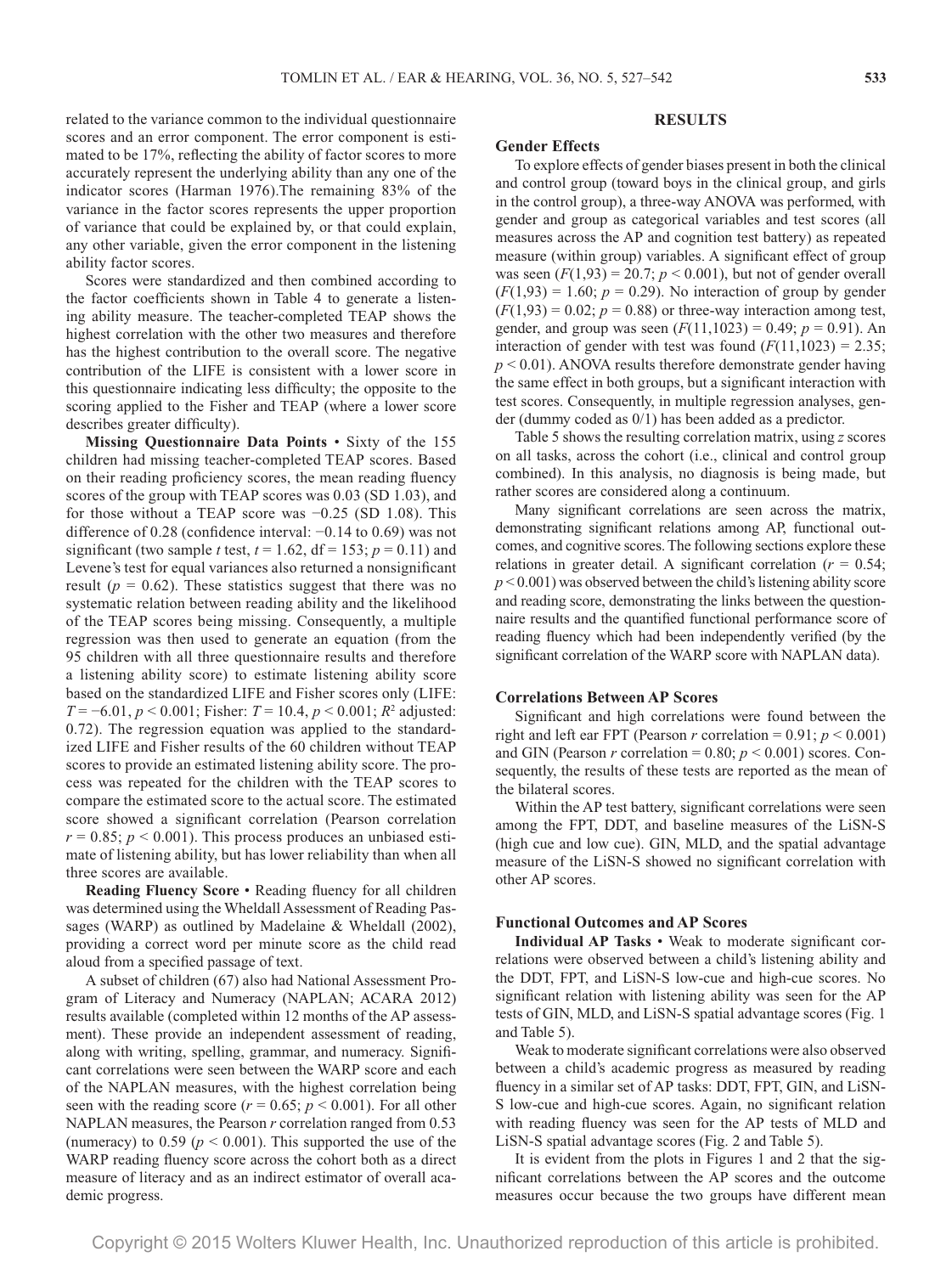|                                                                                                                                                                            | Listening                       | Reading                                                       | †ئ                |                     |                |                                                                                                                                                                                                                                                                                                                                                                                                                                                             |                          | LiSN-S  |                    | Spatial                                                                                                                                     |                          |                          |                          | Attention                |                          |
|----------------------------------------------------------------------------------------------------------------------------------------------------------------------------|---------------------------------|---------------------------------------------------------------|-------------------|---------------------|----------------|-------------------------------------------------------------------------------------------------------------------------------------------------------------------------------------------------------------------------------------------------------------------------------------------------------------------------------------------------------------------------------------------------------------------------------------------------------------|--------------------------|---------|--------------------|---------------------------------------------------------------------------------------------------------------------------------------------|--------------------------|--------------------------|--------------------------|--------------------------|--------------------------|
| Score                                                                                                                                                                      | Ability                         | Fluency                                                       | Taa               | Right<br>DDT<br>DDT | Mean<br>FPT    | OTIM                                                                                                                                                                                                                                                                                                                                                                                                                                                        | Mean<br>GIN              | -ow Cue | LiSN-S<br>High Cue | Advantage                                                                                                                                   | Digit<br>Span<br>Forward | Digit<br>Span<br>Reverse | <b>AWM</b>               | Score                    | DI-NN                    |
| Listening ability                                                                                                                                                          |                                 |                                                               |                   |                     |                |                                                                                                                                                                                                                                                                                                                                                                                                                                                             | $\bigg $                 |         |                    |                                                                                                                                             |                          |                          | $\mid$                   | $\overline{\phantom{a}}$ | $\bigg $                 |
| Reading fluency                                                                                                                                                            | 0.54                            |                                                               |                   |                     | $\overline{1}$ |                                                                                                                                                                                                                                                                                                                                                                                                                                                             | $\overline{\phantom{a}}$ |         |                    | $\vert \ \ \vert$                                                                                                                           | $\overline{\phantom{0}}$ |                          |                          |                          |                          |
| $Left$ $DDT$                                                                                                                                                               | $0.21*$                         | $0.35+$                                                       |                   |                     |                | $\begin{array}{c c c c c c} \hline \textbf{1} & \textbf{1} & \textbf{1} & \textbf{1} \\ \hline \end{array}$                                                                                                                                                                                                                                                                                                                                                 |                          |         |                    |                                                                                                                                             |                          |                          |                          |                          |                          |
| Right DDT                                                                                                                                                                  | $0.34\dagger$                   | 0.321                                                         | $0.38\dagger$     |                     |                |                                                                                                                                                                                                                                                                                                                                                                                                                                                             |                          |         |                    | $\mathbf{I}$                                                                                                                                |                          |                          | $\overline{\phantom{a}}$ |                          |                          |
| Mean FPT                                                                                                                                                                   | $0.20*$                         | 0.341                                                         | 0.301             |                     |                |                                                                                                                                                                                                                                                                                                                                                                                                                                                             |                          |         |                    | $\pm 1$                                                                                                                                     |                          |                          | $\overline{\phantom{a}}$ | $\overline{\phantom{a}}$ |                          |
| <b>NILD</b>                                                                                                                                                                | $-0.09$                         | 0.00                                                          | $-0.07$           |                     |                |                                                                                                                                                                                                                                                                                                                                                                                                                                                             |                          |         |                    |                                                                                                                                             |                          |                          | $\pm 1$                  | $\overline{\phantom{a}}$ |                          |
| Mean GIN                                                                                                                                                                   | 0.10                            |                                                               | 0.09              |                     |                | $  \ \   \ \ \overset{0}{\phantom{00}}\overset{0}{\phantom{0}}\overset{0}{\phantom{0}}\overset{0}{\phantom{0}}\overset{0}{\phantom{0}}\overset{0}{\phantom{0}}\overset{0}{\phantom{0}}\overset{0}{\phantom{0}}\overset{0}{\phantom{0}}\overset{0}{\phantom{0}}\overset{0}{\phantom{0}}\overset{0}{\phantom{0}}\overset{0}{\phantom{0}}\overset{0}{\phantom{0}}\overset{0}{\phantom{0}}\overset{0}{\phantom{0}}\overset{0}{\phantom{0}}\overset{0}{\phantom$ | $111113777592348$        |         |                    | $11118888888$                                                                                                                               |                          |                          |                          | $1111111800$             |                          |
| JSN-S low cue                                                                                                                                                              |                                 |                                                               |                   |                     |                |                                                                                                                                                                                                                                                                                                                                                                                                                                                             |                          |         |                    |                                                                                                                                             |                          |                          |                          |                          | $\overline{\phantom{a}}$ |
| -iSN-S high cue                                                                                                                                                            |                                 |                                                               | $0.24$ †<br>0.18* |                     |                |                                                                                                                                                                                                                                                                                                                                                                                                                                                             |                          |         |                    |                                                                                                                                             |                          |                          |                          |                          |                          |
| JSN-S spatial Advantage                                                                                                                                                    | 0.27t<br>0.205<br>0.000<br>0.37 | $0.26$<br>$0.341$<br>$0.345$<br>$0.451$<br>$0.531$<br>$0.531$ | 0.06              |                     |                |                                                                                                                                                                                                                                                                                                                                                                                                                                                             |                          |         |                    |                                                                                                                                             |                          |                          |                          |                          |                          |
| Digit span forward                                                                                                                                                         |                                 |                                                               |                   |                     |                |                                                                                                                                                                                                                                                                                                                                                                                                                                                             |                          |         |                    |                                                                                                                                             |                          |                          |                          |                          | $\overline{\phantom{a}}$ |
| Digit span reverse                                                                                                                                                         |                                 |                                                               | $0.431$<br>0.391  |                     |                |                                                                                                                                                                                                                                                                                                                                                                                                                                                             |                          |         |                    |                                                                                                                                             |                          |                          |                          |                          | $\overline{\phantom{a}}$ |
| <b>AWM</b>                                                                                                                                                                 | 0.36                            | 0.56†                                                         | 0.48              |                     |                |                                                                                                                                                                                                                                                                                                                                                                                                                                                             |                          |         |                    |                                                                                                                                             |                          |                          |                          |                          | $\overline{\phantom{a}}$ |
| Attention                                                                                                                                                                  | 0.31                            |                                                               | 0.221             |                     |                |                                                                                                                                                                                                                                                                                                                                                                                                                                                             |                          |         |                    |                                                                                                                                             |                          |                          |                          |                          |                          |
| $NY-IG$                                                                                                                                                                    | 0.40                            | 0.381                                                         | 0.381             |                     |                |                                                                                                                                                                                                                                                                                                                                                                                                                                                             |                          |         |                    |                                                                                                                                             |                          |                          |                          |                          |                          |
| Socioeconomic status                                                                                                                                                       | 0.05                            | 0.08                                                          |                   |                     |                |                                                                                                                                                                                                                                                                                                                                                                                                                                                             |                          |         |                    |                                                                                                                                             |                          |                          |                          |                          | 0.04                     |
| DDT, dichotic digits; FPT, frequency pattern test; MLD, masking level differences; GII<br>Asterisks denote significant relations ( $p \leq 0.05$ ; $\gamma p \leq 0.01$ ). |                                 |                                                               |                   |                     |                |                                                                                                                                                                                                                                                                                                                                                                                                                                                             |                          |         |                    | gaps in noise; AWM, mean auditory working memory score; NV-IQ, nonverbal intelligence; LiSN-S, listening in spatialized noise-sentences tes |                          |                          |                          |                          |                          |

values for both the AP score and the outcome measure. The correlations are less evident when viewed within each group. Correlation analyses between the two functional outcome measures and the AP test battery was repeated separately for the clinical and control groups. Only the mean FPT and reading fluency scores showed a significant correlation in both the control group  $(r = 0.35; p = 0.01)$  and clinical group  $(r = 0.28; p = 0.01)$ . None of the remaining comparisons showed significant results in either group. This suggests that the correlations seen for the total group are being caused by a difference between the two groups rather than an intrinsic relation between the two variables plotted.

# **Cognition and AP Scores**

**Group Differences** • Thirty-six of 105 (34%) of the clinical group met conventional diagnostic criteria for APD of failing two AP tasks by two SD or one task by three SD (ASHA 2005). This subgroup has been termed "APD+." The remaining 69 children of the clinical group are termed "APD−" (representing the children from the clinical group who passed all AP tasks). The cognitive scores for these groups are shown in Figure 3, alongside the scores of the control group.

An ANOVA was performed with the cognition scores as the dependent variables. Cognition type (AWM, attention, and NV-IQ) was the within-subjects factor and subgroup (control, APD+, and APD−) was the between-subjects factor. The ANOVA showed a highly significant effect of subgroup  $(F(2,114) = 32.24; p < 0.001)$ , and a (just) nonsignificant interaction between cognition type and subgroup  $(F(4,228) = 2.32)$ ;  $p = 0.058$ ). Posthoc comparisons showed that the average of the two clinical subgroups (APD− and APD+) had poorer cognitive ability (averaged across the three cognition scores; difference score 95% confidence interval [0.73, 1.24];  $p < 0.001$ ) than the control group, and that the APD+ group was poorer than the APD− group (95% confidence interval [0.13, 0.73]; *p* = 0.006).

Posthoc tests showed that the three groups differed from each other in terms of overall cognitive scores ( $p < 0.001$ ) but not in terms of any one cognitive test when taken one at a time.

This demonstrates that, on average, children in the clinical group had poorer cognitive ability than those in the control group. Within the clinical group, those diagnosed with APD had poorer cognitive ability overall than those not diagnosed.

# **Interaction of Individual AP Scores and Cognitive Measures**

**Correlations** • The results in Table 5 demonstrate the correlation results seen across tasks. The AP tasks showing significant correlation with cognitive skills are the same group of tasks that were found to show a relation with a child's functional difficulties: the DDT, FPT, and speech reception threshold measures of the LiSN-S. These relations are shown in Figure 4. The DDT scores show the highest significant correlation with AWM  $(r = 0.48$  and 0.41 for left and right scores, respectively;  $p \leq 0.001$ ), however, they also show a moderate significant correlation with NV-IQ (left ear:  $r = 0.38$ ; right ear  $r = 0.28$ ; *p* < 0.001) and attention score (left and right ears *r* = 0.22; right ear  $r = 0.22$ ;  $p \le 0.001$ ). The mean FPT score correlates similarly across cognitive scores, but has the highest significant correlation with NV-IQ ( $r = 0.43$ ;  $p < 0.001$ ). The mean FPT

**TABLE 5.**

**Pearson correlation results across the test battery**

TABLE 5. Pearson correlation results across the test battery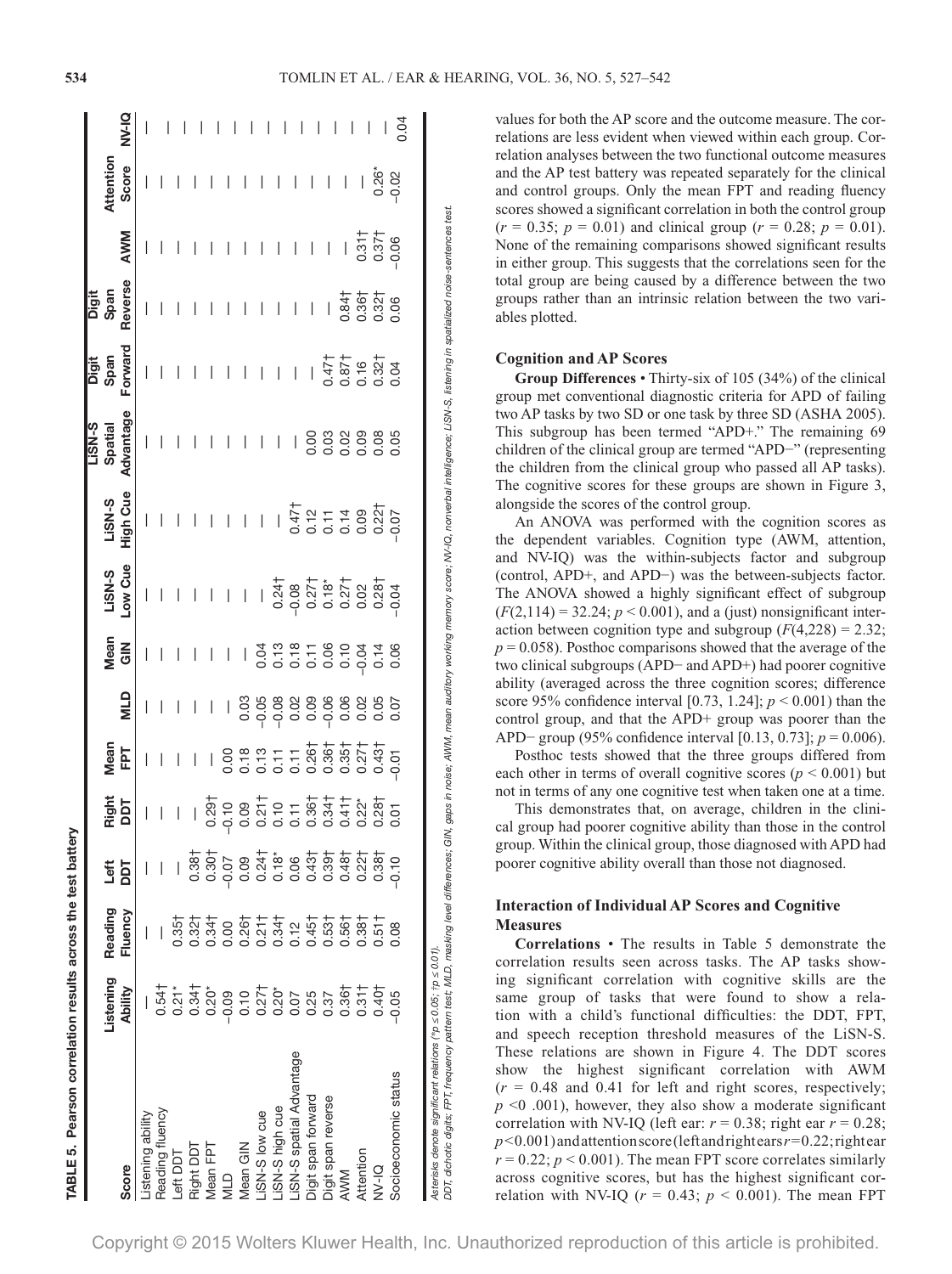

Fig. 1. Plots of auditory processing task scores (DDT, FPT, GIN, MLD, and LiSN-S) against the measure of listening ability, with all measures expressed as *z* scores. Correlation coefficients are shown in Table 5. DDT, dichotic digits; FPT, frequency pattern test; GIN, gaps in noise; MLD, masking level differences; LiSN-S, listening in spatialized noise-sentences test.

score also correlates with AWM ( $r = 0.35$ ;  $p < 0.001$ ). The LiSN-S low cue score shows significant correlation with the AWM ( $r = 0.27$ ;  $p < 0.01$ ) and NV-IQ measure ( $r = 0.28$ ;  $p \leq 0.01$ ). Comparison of the forward and reverse digit span score correlations with the AP scores show similar strength correlations are present for the digit span scores with Pearson *r* correlation differences of *less than* 0.1 that are well represented by the analyses utilizing the AWM mean score (Table 5).

It is evident from the plots in Figure 4 that the significant correlations between the AP and cognitive scores are still present when viewed within each group. When the clinical group is considered separately, similar significant correlations are still seen. The DDT scores again show the highest correlation with AWM (*r* = 0.39 and 0.41 for left and right scores, respectively;  $p \leq 0.001$ ), and a weak correlation with NV-IQ (left ear  $r = 0.26$ ; right ear  $r = 0.33$ ;  $p \le 0.001$ ). The mean FPT score has the highest significant



Fig. 2. Plots of auditory processing task scores (DDT, FPT, GIN, MLD, and LiSN-S) against the measure of reading fluency, with all measures expressed as *z* scores. Correlation coefficients are shown in Table 5. DDT, dichotic digits; FPT, frequency pattern test; GIN, gaps in noise; MLD, masking level differences; LiSN-S, listening in spatialized noise-sentences test.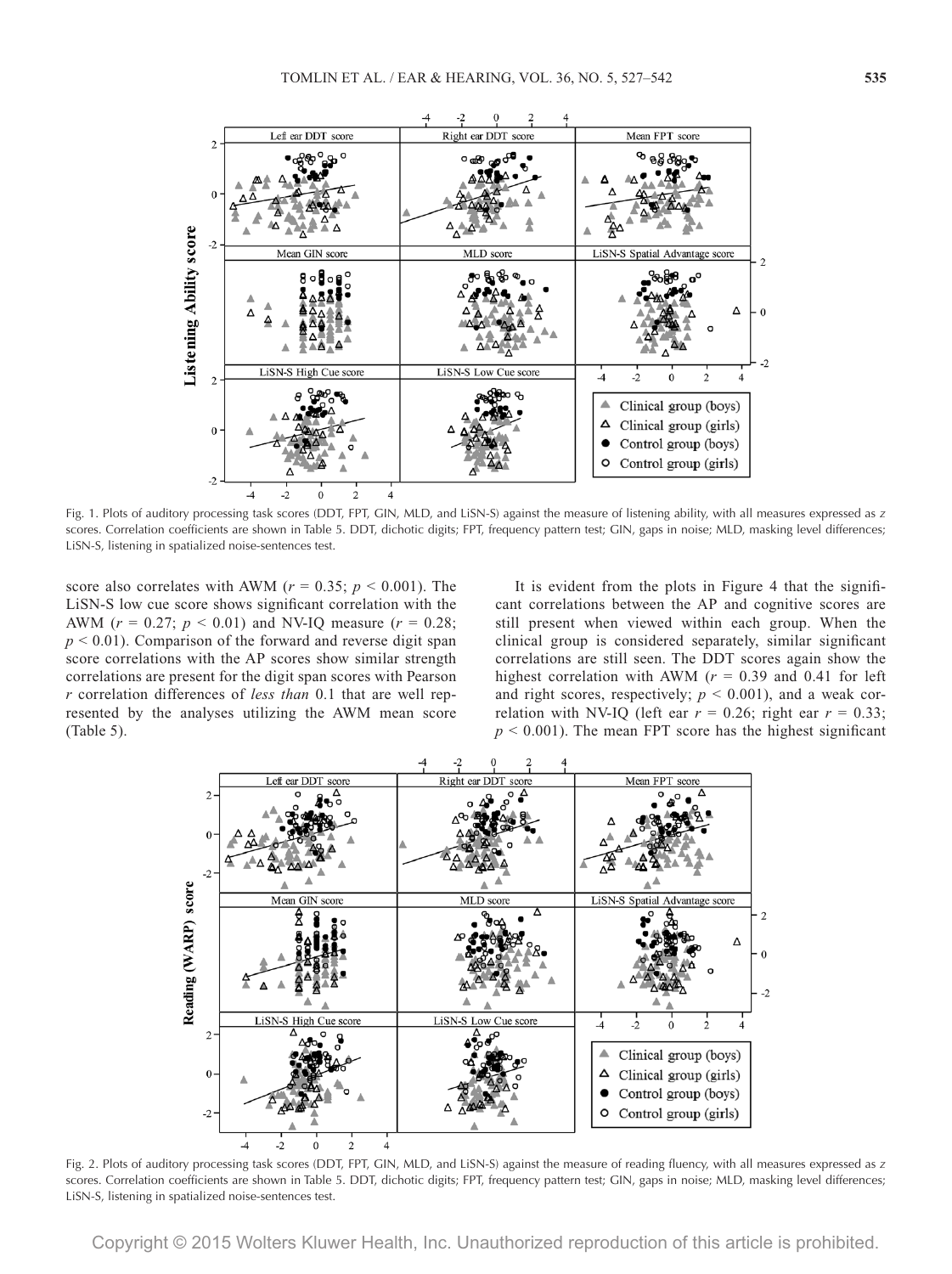

Fig. 3. Box and whisker plots showing the median, interquartile range, and overall range of the cognitive *z* scores of AWM, attention and NV-IQ for the control, APD−, and APD+ groups. AWM, auditory working memory; NV-IQ, nonverbal intelligence; APD, auditory processing disorder.

correlation with NV-IQ ( $r = 0.38$ ;  $p < 0.001$ ) and also a significant correlation with AWM ( $r = 0.30$ ;  $p < 0.001$ ). The LiSN-S low cue score shows significant correlation with the AWM ( $r = 0.21$ ;  $p < 0.01$ ) and NV-IQ measure ( $r = 0.33$ ;  $p \leq 0.01$ ). The control group in isolation is also able to demonstrate some significant correlations are still present between AP and cognitive scores. The left ear DDT scores show similar significant correlation with AWM (*r* = 0.40;  $p < 0.001$ ) as with NV-IQ ( $r = 0.39$ ;  $p < 0.001$ ). The mean FPT score has a significant correlation with NV-IQ  $(r = 0.42;$  $p \leq 0.001$ ). This finding of significant correlations being present between AP and cognitive scores in the clinical and control groups separately supports that the correlations seen for the total group are being caused by an intrinsic relation between the variables plotted.

#### **Multiple Regression Prediction of AP Ability**

Multiple regression analysis was performed to explore the extent to which the three cognitive measures act as predictors of each AP task, as significant correlations were seen between each of the cognitive scores individually and the AP scores. Gender was also included as a predictor as the earlier ANOVA indicated an interaction between gender and AP test.

Results are summarized in Table 6, demonstrating that AWM and NV-IQ are the significant predictors ( $p < 0.01$ ) of DDT (left ear;  $r = 0.5$ ) and FPT ( $r = 0.48$ ). The right DDT score was significantly predicted by AWM ( $r = 0.36$ ). For the remaining tasks, LiSN-S, MLD, and GIN, no significant cognitive predictor in the model was identified.

## **Interaction of AP, Cognitive, Listening Ability, and Academic Score**

AP scores of DDT, FPT, and LiSN-S (and GIN in the case of academic score) correlated with the functional real-life difficulties the child is experiencing. Multiple linear regression analysis was used to predict each of listening ability and reading score with the predictors comprising the AP scores, cognitive scores, and gender.

The significant  $(p < 0.01)$  predictors of listening ability were the NV-IQ score and gender  $(r = 0.62)$ . Sustained attention, AWM, and AP scores were not significant predictors (Table 7).

The only significant  $(p < 0.01)$  predictor of reading fluency score was the AWM score  $(r = 0.65)$ . Sustained attention, NV-IQ, and AP scores were not significant predictors (Table 7).

# **DISCUSSION**

This research examined the link between real-life functional difficulty and AP skill deficits. Subjectively reported listening ability and academic progress (as measured by reading fluency) scores were collected as outcome measures, along with clinical AP and cognitive behavioral battery results.

The first hypothesis was that different tasks within the AP test battery would show little or no correlation in score, measuring different listening skills. Excluding within-task correlations, this was found to be true for the MLD, GIN, and the difference scores of the LiSN-S, supporting that these tasks are measuring different skills. Significant correlations were observed, however, between DDT and FPT scores and the baseline measures of the LiSN-S scores. This would suggest that there is a degree of commonality to these three tasks.

The second hypothesis was that AP tasks would show differing relations with the real-life difficulties the child experiences, and was supported by the results. Three of five components of the AP test battery demonstrated significant correlations with both academic and listening ability: DDT, FPT, and baseline measures of the LiSN-S (the same subset of tests that showed intertask correlations). DDT and FPT are the same tests demonstrated by Wilson et al. (2011) to correlate with functional scores from questionnaires. The GIN task demonstrated a correlation with academic performance, but not listening ability, and the MLD and difference measure of the LiSN-S showed no correlation with listening ability or reading fluency in this population. It was the tasks where intertask correlation was seen that also demonstrated links with the functional outcome for the child. The associations between AP scores and functional outcomes were less evident when the clinical and control groups were considered separately, suggesting that the correlations for the total group may have been caused by some other difference between the two groups rather than an intrinsic relation between the two variables plotted. Rosen (2003), when examining the links between AP and dyslexia, similarly demonstrated that due to group differences between control and clinical groups, such as increased variability, suggests that the analysis of group effects needs to also be considered separately.

A caveat, and the third hypothesis, was that the influence of cognition may be significant enough to be responsible for the associations observed between AP tasks, and associations observed between AP and the functional outcomes of listening ability and reading fluency (Rosen 2003; Ferguson & Moore 2014). A significant association of the top–down cognitive processes was found with a subset of AP tasks and the functional outcomes. This association, however, does not necessarily demonstrate the "influence" of cognition; that would be an assumption of the direction of causality; there also exists the possibility of a sensory deficit creating the impression of a cognitive impairment (Ferguson & Moore).

Between-group results (Fig. 4) showed that the clinical group had poorer cognitive ability than the control group, as was demonstrated by Rosen et al. (2010). Also similarly to Rosen et al. within the clinical group, the APD+ group (children meeting the diagnostic criteria of APD) showed similar cognitive ability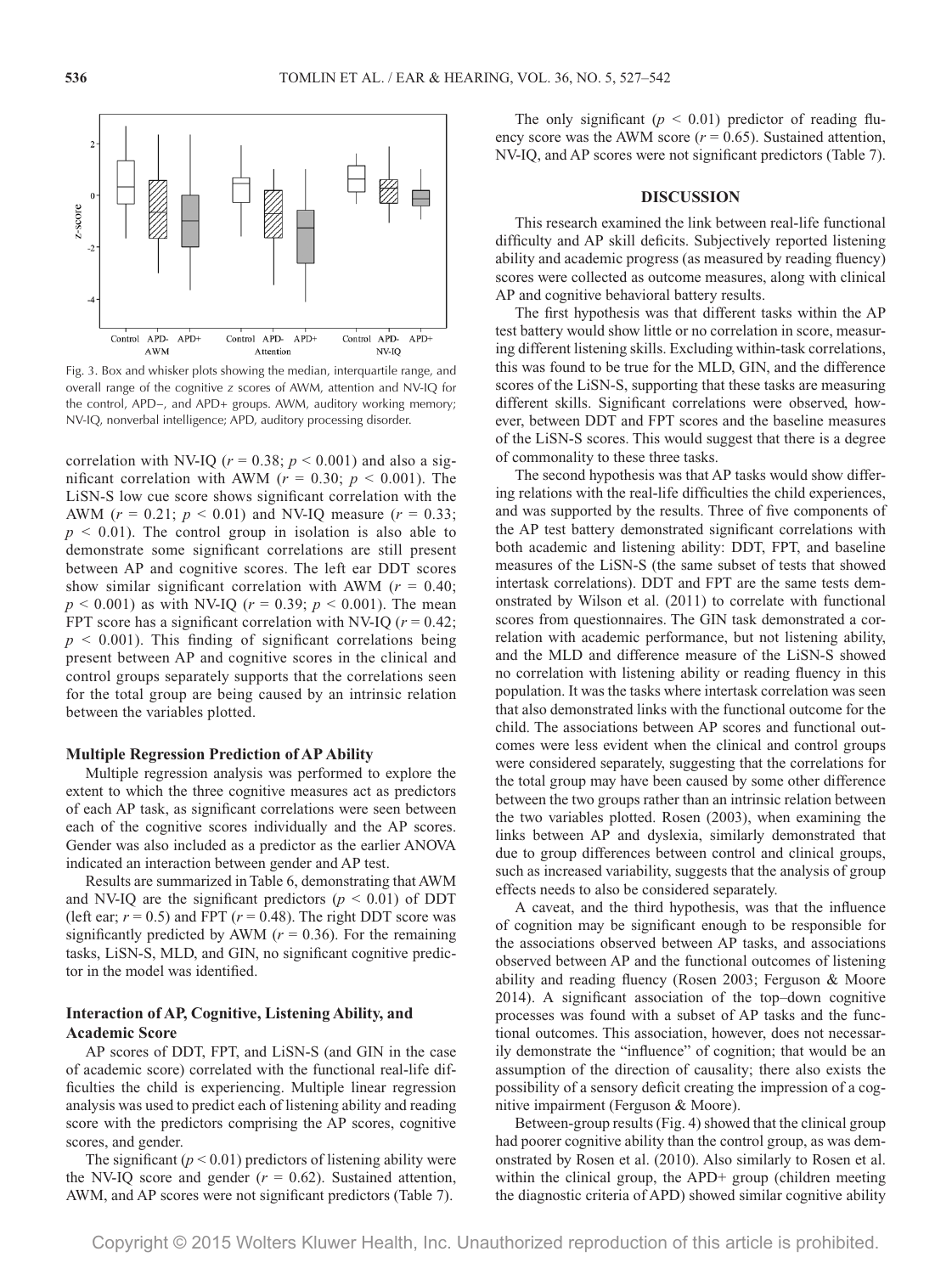

Fig. 4. Plots of attention, AWM and NV-IQ *z* scores against auditory processing (AP) *z* scores (DDT, FPT, and LiSN-S [low cue]). Correlation coefficients are shown in Table 5. AWM, auditory working memory; NV-IQ, nonverbal intelligence; DDT, dichotic digits; FPT, frequency pattern test; LiSN-S, listening in spatialized noise-sentences test.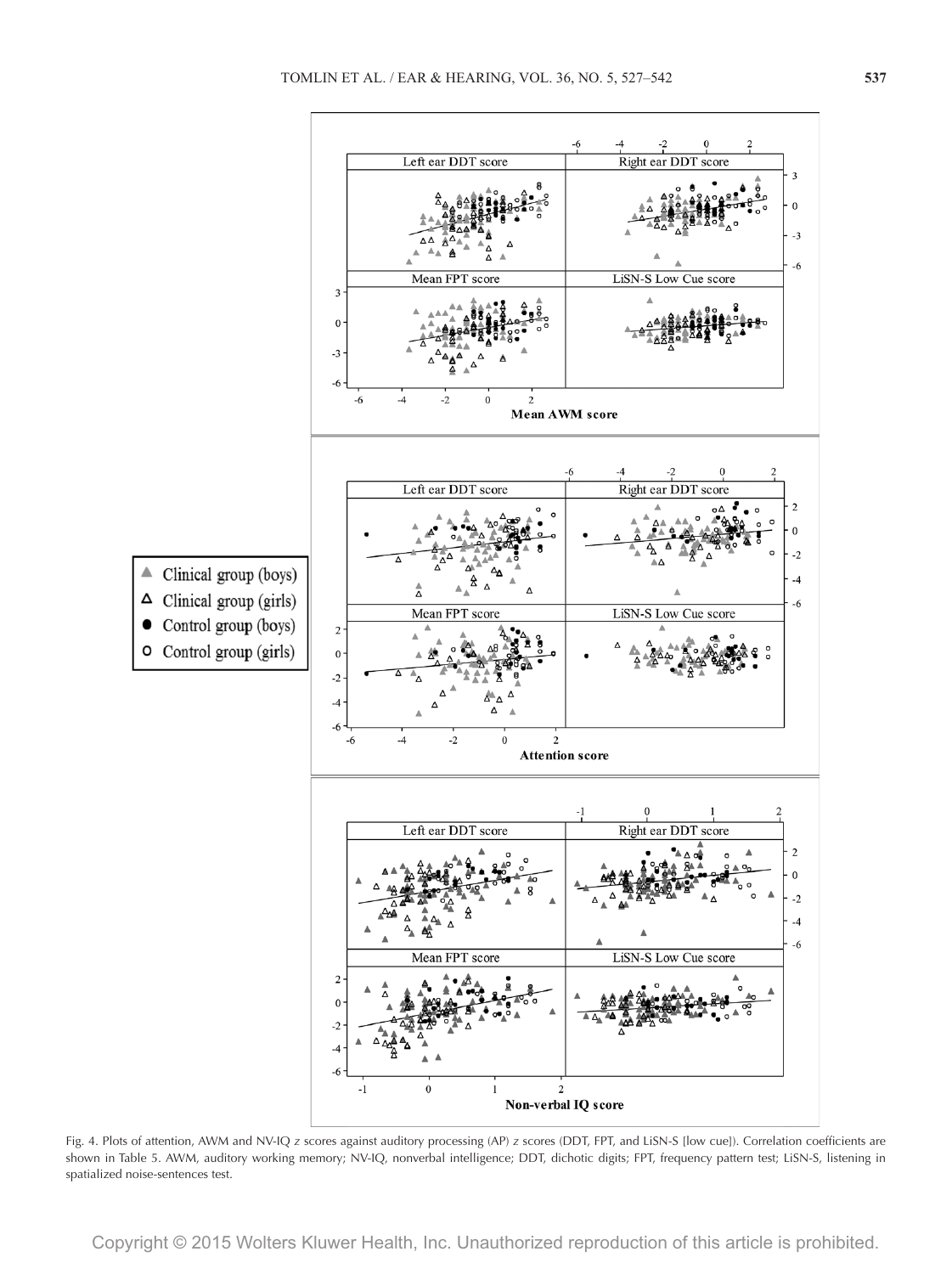| <b>Score</b>                | Nonverbal IQ                                  | <b>Attention</b>                               | <b>Mean AWM</b>                                | Gender                                         | r    |
|-----------------------------|-----------------------------------------------|------------------------------------------------|------------------------------------------------|------------------------------------------------|------|
| Left DDT                    | $\beta$ = 0.58 (0.10–1.02);<br>$p = 0.01$     | $\beta$ = 0.10 (-0.09 to 0.30);<br>$p = 0.30$  | $\beta = 0.42$ (0.21–0.63);<br>p < 0.001       | $\beta = -0.47$ (-1.01 to 0.06);<br>$p = 0.08$ | 0.50 |
| <b>Right DDT</b>            | $\beta$ = 0.15 (-0.19 to 0.49);<br>$p = 0.38$ | $\beta$ = 0.09 (-0.05 to 0.25);<br>$p = 0.20$  | $\beta = 0.24(0.08 - 0.40);$<br>p < 0.01       | $\beta = -0.04$ (-0.45 to 0.36);<br>$p = 0.84$ | 0.36 |
| Mean FPT                    | $\beta = 0.81$ (0.37–1.24);<br>p < 0.001      | $\beta$ = 0.05 (-0.14 to 0.24);<br>$p = 0.63$  | $\beta = 0.29(0.09 - 0.49)$ ;<br>p < 0.01      | $\beta = -0.41$ (-0.92 to 0.11);<br>$p = 0.12$ | 0.48 |
| <b>MLD</b>                  | $\beta$ = 0.20 (-0.19 to 0.59);<br>$p = 0.30$ | $\beta = -0.01$ (-0.18 to 0.17);<br>$p = 0.92$ | $\beta$ = 0.10 (-0.07 to 0.28);<br>$p = 0.25$  | $\beta = -0.20$ (-0.60 to 0.26);<br>$p = 0.39$ | 0.17 |
| Mean GIN                    | $\beta$ = 0.07 (-0.26 to 0.42);<br>$p = 0.66$ | $\beta$ = 0.04 (-0.10 to 0.19);<br>$p = 0.56$  | $\beta = -0.03$ (-0.19 to 0.13);<br>$p = 0.68$ | $\beta = -0.20$ (-0.67 to 0.20);<br>$p = 0.33$ | 0.10 |
| LiSN-S low cue              | $\beta$ = 0.14 (-0.10 to 0.39);<br>$p = 0.26$ | $\beta = -0.03$ (-0.13 to 0.08);<br>$p = 0.62$ | $\beta$ = 0.09 (-0.02 to 0.21);<br>$p = 0.11$  | $\beta = -0.06$ (-0.06 to 0.65);<br>$p = 0.68$ | 0.20 |
| LiSN-S high cue             | $\beta$ = 0.25 (-0.05 to 0.55);<br>$p = 0.11$ | $\beta$ = -0.00 (-0.13 to 0.13);<br>$p = 0.99$ | $\beta$ = 0.05 (-0.09 to 0.19);<br>$p = 0.53$  | $\beta$ = 0.29 (-0.67 to 0.20);<br>$p = 0.10$  | 0.25 |
| LiSN-S spatial<br>advantage | $\beta$ = 0.09 (-0.21 to 0.40);<br>$p = 0.55$ | $\beta$ = 0.02 (-0.11 to 0.15);<br>$p = 0.76$  | $\beta = -0.01$ (-0.16 to 0.12);<br>$p = 0.79$ | $\beta$ = 0.48 (0.12–0.39);<br>$p = 0.01$      | 0.27 |

**TABLE 6. Multiple regression results (regression coefficient** *β***) and 95% confidence intervals of the coefficient (in brackets)**

*Probability values are also shown, for the three cognitive measures, and gender, as predictors of Auditory processing scores in multiple regression models. Significant predictors (p < 0.05) are shown in bold.*

*DDT, dichotic digits; FPT, frequency pattern test; MLD, masking level differences; GIN, gaps in noise; AWM, mean auditory working memory score; NV-IQ, nonverbal intelligence; LiSN-S, listening in spatialized noise-sentences test.*

to the APD− group (children "passing" an AP test battery) when each cognitive task was considered separately. Significant differences in overall cognitive ability were found, however, between the APD+ and APD− groups. By including all three cognitive measures in the battery, the possible overall influence of cognition on a diagnosis of APD using this test battery becomes evident. Group differences, however, do not reveal the degree of influence.

Correlations across abilities may reflect the significant association of top–down processes with AP task performance. The same three AP tasks that showed intertask and functional outcomes links were the tasks showing significant links with cognition; the DDT and FPT showed correlation with all three cognitive scores, and the LiSN-S base measures showed weak correlations with NV-IQ (and the low cue also with AWM). The same degree of correlation each AP task had with functional outcomes was also seen in the correlation with cognitive scores; moderate correlations for the DDT and FPT, weak correlations with the LiSN-S baseline scores, and none with the GIN score or the derived scores of LiSN-S and MLD. Similar correlations were still evident when the clinical and control groups were considered separately.

Of the three cognitive processes, AWM and NV-IQ, but not attention, were found to be the significant predictors of the AP scores of FPT and DDT when multiple regressions were used to examine these interactions. Cognitive processes accounted for over 20% of the variance in the AP scores, supporting the possibility that significant contributory links exist between these AP tests and cognitive processes, and indicating that children with cognitive deficits are more likely to fall outside the normal range of these "AP" tasks. This finding of a link between AWM with FPT and DDT scores has been shown previously (Sharma et al. 2009; Wilson et al. 2011).

No AP score was found to be a significant predictor of reported listening ability once the three cognitive processes were included in the regression as predictors. A child's NV-IQ was found to be a significant predictor of subjectively measured listening ability. Interestingly, NV-IQ is a measure of reasoning ability and intelligence with minimum influence from language, and is essentially a pattern-solving task, as complex listening

**TABLE 7. Multiple regression results for the three cognitive measures, auditory processing scores and gender in models of the predictors of listening ability and reading fluency scores**

| <b>Score</b>             | <b>Listening Ability</b>                    | <b>Reading Fluency</b>                      |
|--------------------------|---------------------------------------------|---------------------------------------------|
| NV-IQ                    | $\beta$ = 0.41 (0.09–0.73); $p < 0.01$      | $\beta$ = 0.33 (-0.02 to 0.68); $p = 0.07$  |
| Attention                | $\beta = 0.41$ (-0.08 to 0.17); $p = 0.48$  | $\beta$ = 0.09 (-0.04 to 0.22); $p = 0.18$  |
| Mean AWM                 | $\beta$ = 0.09 (-0.06 to 0.25); $p = 0.24$  | $\beta$ = 0.28 (0.16–0.45); $p < 0.001$     |
| Mean DDT                 | $\beta$ = 0.10 (-0.08 to 0.28); $p = 0.26$  | $\beta$ = 0.04 (-0.17 to 0.24); $p = 0.72$  |
| Mean FPT                 | $\beta = -0.06$ (-0.19 to 0.07); $p = 0.37$ | $\beta = 0.06$ (-0.08 to 0.21); $p = 0.39$  |
| <b>MLD</b>               | $\beta = -0.08$ (-0.22 to 0.06); $p = 0.25$ | $\beta = -0.03$ (-0.16 to 0.15); $p = 0.97$ |
| Mean GIN                 | $\beta$ = 0.08 (-0.08 to 0.24); $p = 0.35$  | $\beta = 0.09$ (-0.08 to 0.26); $p = 0.29$  |
| Mean LiSN-S low/high cue | $\beta$ = 0.17 (-0.09 to 0.43); $p = 0.19$  | $\beta = -0.02$ (-0.31 to 0.27); $p = 0.89$ |
| Gender                   | $\beta = 0.51$ (0.16-0.86); $p < 0.01$      | $\beta = 0.32$ (-0.06 to 0.69); $p = 0.10$  |
| r                        | 0.62                                        | 0.65                                        |

*Significant predictors (p < 0.05) are shown in bold.*

*DDT, dichotic digits; FPT, frequency pattern test; MLD, masking level differences; GIN, gaps in noise; AWM, mean auditory working memory score; NV-IQ, nonverbal intelligence; LiSN-S, listening in spatialized noise-sentences test.*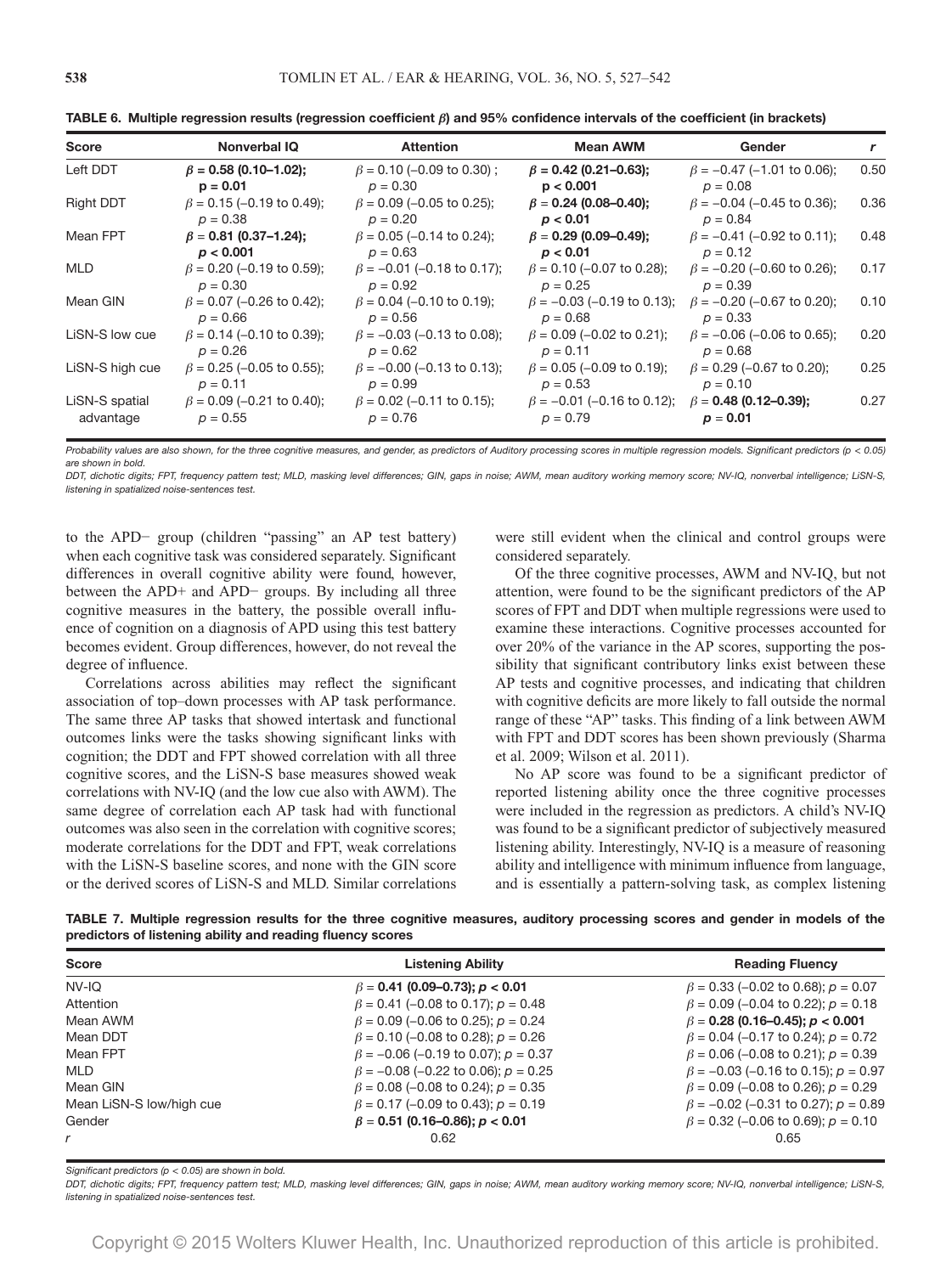can also be. Gender was also shown to be a predictor of listening ability, suggesting that there is an underlying factor that results in boys having a poorer perceived listening ability than girls. This is in line with what has been termed the referral bias. Although the phenotype and prevalence of disorders, such as attention and reading delays show no gender bias in population-based studies, boys are thought more likely to demonstrate the behaviors that will trigger a referral, whereas the girls are underidentified, being likely to "tolerate their deficits more easily" and display less disruptive behaviors (Shaywitz et al. 1990; Biederman et al. 1999).

The second functional outcome measure, reading fluency, was also not significantly predicted by AP skills. The only significantly predictor was AWM. Links between working memory and reading are well documented (Kibby et al. 2004; Swanson & Jerman 2007; Kibby & Cohen 2008). The associations reported in previous studies between academic progress and AP scores (Ramus 2003; Bishop & Snowling 2004; Sharma et al. 2009) may simply be a reflection of the effects of cognition on both measures. For both real-life measures, cognition explained 40% of the variance in scores. Ferguson & Moore (2014) demonstrated a similar effect of partialling NV-IQ from AP tests scores; children with language impairments and APD showed no significant differences in the majority of AP group scores compared with typically developing children, once NV-IQ was accounted for. These findings support the conclusions of Rosen (2003) that NV-IQ must be accounted for when considering psychoacoustic skills.

It may be more prudent to consider the three cognitive skills examined as being interleaved contributory components of top– down cognitive processing. Considerable overlap has been demonstrated between the three cognitive skills of intelligence, AWM, and attention (Musiek & Baran 1987; LaBar et al. 1999; Engle & Kane 2004; Schweizer & Moosbrugger 2004). Here, moderate correlations are also seen between the three measures. The finding that one cognitive process, NV-IQ, appears to dominate in this population as a predictor of a child's listening ability does not necessarily imply that there is no contribution from AWM and attention. Sustained attention and AWM have been shown to predict more than half of the variance in intelligence (Schweizer & Moosbrugger). The interaction of attention and memory "is the elementary determinant of broad cognitive ability" (Engle & Kane 2004, p. 147). It is therefore likely that sustained attention is under-represented in the results of these analyses, having contributed to the AWM and NV-IQ measure. Outcome measures show significant correlations of similar degree with attention, AWM, and NV-IQ. There are also other aspects of attention that we did not measure; for example measures of divided attention, or measures of attention switching that may also have demonstrated a stronger contribution from attention to the AP tasks (Dhamani et al. 2013). Similarly, there are also other forms of working memory that have not been assessed, such as working memory updating or inhibition that may have shown a different contribution of working memory to the AP tasks (St Clair-Thompson & Gathercole 2006). Although the forward and reverse digit scores demonstrated similar results in the correlation matrix, subtle differences were present, but not in a consistent pattern that allows for discussion of a more significant influence of short term or working memory. For the dichotic digit correlations, the mean AWM score demonstrated a marginally higher correlation than either the forward or reverse score, suggesting that a combined

effect of these two memory skill components best predicts a child's score.

The theory of resource allocation is in line with these findings and proposes a limited pool of cognitive and AP resources, both of which are required for effective interpretation of a degraded speech signal (Norman & Bobrow 1975). Resources are flexibly allocated to an activity depending on the demands of the task. When these resources are insufficient, or channeled elsewhere, task failure begins to occur. Resources may be inadequate because of the complexity of the task or may be due to a weak ability placing a greater demand on resources to perform the task. The process of attention is theorized to be the gatekeeper for the allocation of resources (Murray et al. 1997; Schweizer & Moosbrugger 2004). Therefore if, as these results show, AP tasks require a significant cognitive contribution, and any of the three cognitive resources are weak or insufficient, reduced task performance will eventuate.

Of interest is that the correlations seen in the speech reception scores of the LiSN-S (high cue and low cue scores) with cognitive processes were not seen in the derived spatial advantage measure. Similarly MLD, also a difference score, shows no correlation with any of the cognitive measures. This demonstrates the ability of derived scores, as also found by Moore et al. (2010), to control for confounding intrinsic factors, as they are held constant between conditions generating the difference score (Cameron & Dillon 2007). Although this lack of correlation could also be explained by poor reliability of the derived score, as two sources of measurement error are present, good test–retest reliability has been demonstrated for the derived scores of the LiSN-S (Cameron et al. 2011), and the MLD (Moore et al. 2011). Development of new AP tests should consider this approach as a tool to restrict the influence of cognitive processes.

With cognitive ability demonstrating a significant influence on test results this should influence remediation strategy. For example if dichotic listening and AWM scores are poor, remediation may be most effective if focused on strengthening AWM. This highlights a second future research direction: for children with cognitive and apparent APD deficits, is it cognitive training or AP training that will better improve each of AP scores, cognitive scores, real-life listening ability, and more importantly in the longer term, academic progress? Cognitive abilities also predict the perceived listening and reading difficulties of children referred for AP assessments, which further promotes the inclusion of assessments of cognitive skills. A complex relation clearly exists between cognitive processes and AP test results and effective clinical assessment and management of AP must acknowledge the implications of this interaction.

# **Limitations**

These results are specific to the clinical population employed. Different selection criteria for the clinical group may have provided different results, in particular for the binaural interaction tasks. The MLD and LiSN-S spatial advantage measures show a relatively narrow distribution of results, with few children falling below the −2 SD mark, and no correlation with functional outcomes is seen. A clinical group targeting children with a history of otitis media would be predicted to produce a wider range with poorer scores (Moore et al. 2003; Tomlin & Rance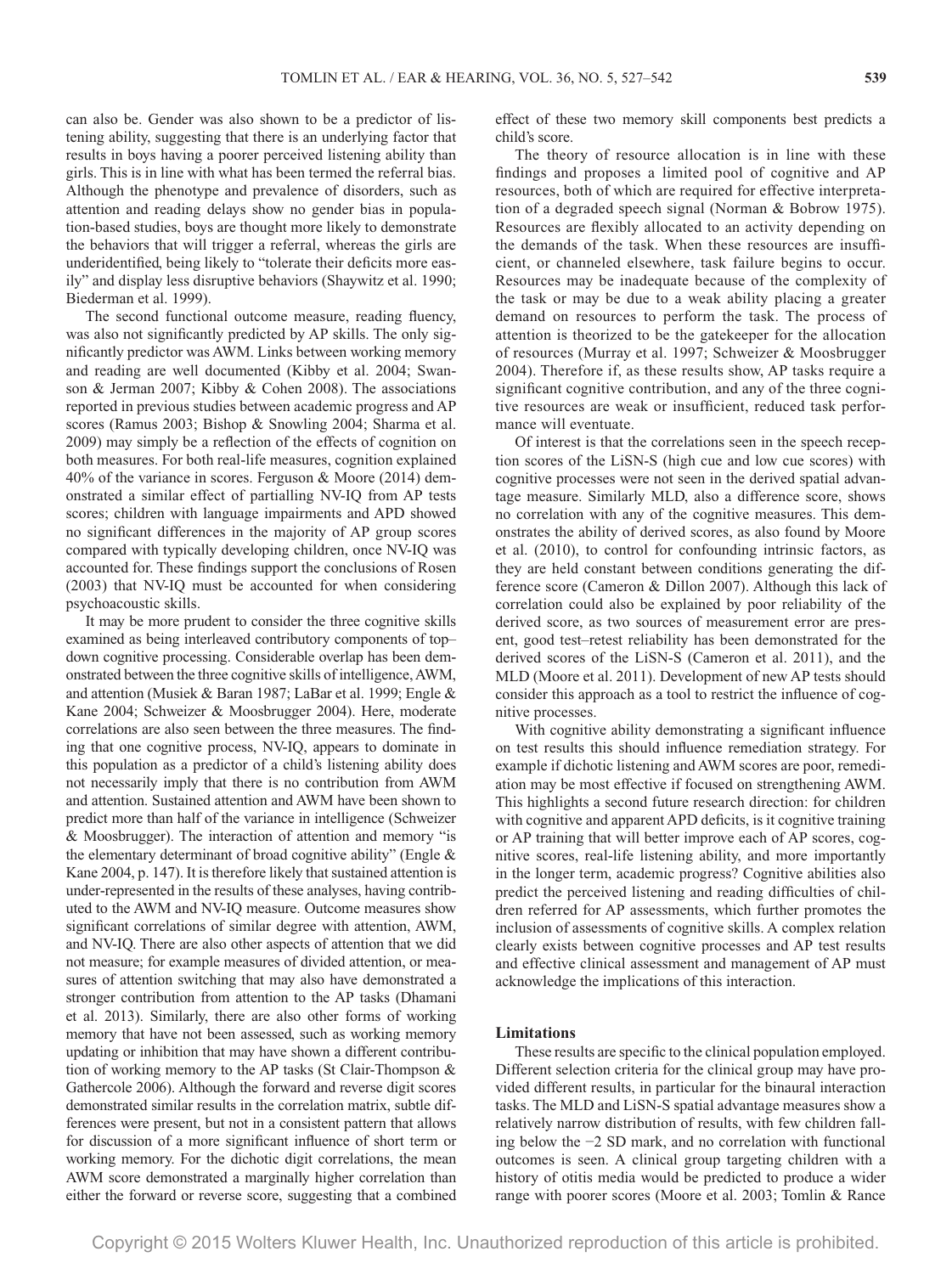2014; Cameron et al. in press) and potentially allow relations with functional outcomes to emerge.

The subjective nature of the listening ability measure is also a limitation of this study. It is not evident, however, what an objective measure of listening ability would be and subjective impressions remain the best estimate available of a child's listening ability. As a subjective measure, listening ability may well be influenced by the academic progress of the child. Therefore, no conclusions are drawn from the correlation between listening ability and academic progress. Instead, two functional outcome measures are described, both with significant cognitive predictors. Measures of speech and language ability of the children were also not available, which may have provided an additional piece in the puzzle of the definition of this disorder. Although no socioeconomic differences were identified between groups based on postcode, future research should also consider including more specific data regarding SES and background influences of the children.

#### **CONCLUSIONS**

The results show that top–down cognitive processes significantly influence, or are at least correlated with, a subgroup of AP scores. Cognitive abilities significantly predict a child's reported listening ability and reading fluency, while AP ability, as measured with the current test battery, does not, once cognitive abilities are allowed for.

These findings suggest that for many children in the population assessed, cognitive deficits may be both responsible for the perceived listening and academic difficulties and have a significant effect on the AP test results. Given the associations between the scores on some AP tests and cognitive abilities, and the much greater effect of cognitive abilities than AP scores on functional outcomes, it is very likely that many children currently diagnosed with APD are actually experiencing real-life difficulties as a result of their cognitive deficit, not as a consequence of having a pure APD. Hence, measures of cognition should be standard inclusions in an APD test battery, to best determine the cause of the listening difficulties being experienced by the child and the appropriate management pathway. It is hoped that these results will influence test battery selection, the interpretation of these test results by clinicians, and clinical practice guidelines. By better understanding the difficulties faced by children who perform poorly on AP tasks, future research can explore how best to ameliorate these deficits.

#### **ACKNOWLEDGMENTS**

The authors thank the children, families, and teachers who participated in this study. The authors also thank Dr. Julia Sarant from the University of Melbourne for supervision of TONI-4 and CELF-4 test administration. The authors also thank Associate Professor Robert Cowan from the HEARing CRC for comments on an earlier version of this manuscript and Mark Seeto of National Acoustic Laboratories for assistance with the statistical analysis.

Funding for this project was provided by The HEARing Cooperative Research Centre—an Australian Government Initiative.

Address for correspondence: Dani Tomlin, Department of Audiology and Speech Pathology, The University of Melbourne, 550 Swanston St, Parkville, Victoria 3010, Australia. E-mail: [dtomlin@unimelb.edu.au](mailto:dtomlin@unimelb.edu.au)

Received June 13, 2014; accepted March 15, 2015.

#### **REFERENCES**

- American Academy of Audiology. (2010). Clinical practice guidelines: Diagnosis treatment and management of children and adults with central auditory processing disorder. Retrieved November 2012 from [www.audiology.](http://www.audiology.org/resources/documentlibrary/Documents/CAPDGuidelines82010.pdf) [org/resources/documentlibrary/Documents/CAPD Guidelines 8 2010.pdf.](http://www.audiology.org/resources/documentlibrary/Documents/CAPDGuidelines82010.pdf)
- American Speech Language and Hearing Association. (2005). Working group on auditory processing disorders; central auditory processing. Retrieved November 2012 from [www.asha.org/members/](http://www.asha.org/members/deskref-journals/deskref/default) [deskref-journals/deskref/default.](http://www.asha.org/members/deskref-journals/deskref/default)
- Anderson, K. L., Smaldino, J. J. (1996). Listening inventory for education: An efficacy tool (LIFE). Retrieved November 2012 from [wwww.hear](http://wwww.hear2learn.com)-[2learn.com](http://wwww.hear2learn.com).
- Australian Curriculum Reporting Authority. (2012). NAPLAN reports. Retrieved November 2012 from www.nap.edu.au/Test Results/ [National\\_reports/index.html.](http://www.nap.edu.au/Test_Results/National_reports/index.html)
- Australian-Bureau-of-Statistics. (2013). 2033.0.55.001 census of population and housing: Socio-economic indexes for areas (SEIFA), Australia, 2011. Retrieved April 2013 from [http://www.abs.gov.au.](http://www.abs.gov.au)
- Bamiou, D.-E., Campbell, N., Sirimanna, T. (2006). Management of auditory processing disorders. *Audiol Med*, *4*, 46–56.
- Biederman, J., Faraone, S. V., Mick, E., et al. (1999). Clinical correlates of ADHD in females: Findings from a large group of girls ascertained from pediatric and psychiatric referral sources. *J Am Acad Child Adolesc Psychiatry*, *38*, 966–975.
- Bishop, D. V., & Snowling, M. J. (2004). Developmental dyslexia and specific language impairment: Same or different? *Psychol Bull*, *130*, 858–886.
- British Society of Audiology. (2011). Position statement on auditory processing disorder (APD). Retrieved November 2012 from [www.thebsa.](http://www.thebsa.org.uk) [org.uk](http://www.thebsa.org.uk).
- Brown, L., Sherbenou, R., Johnsen, K. J. (2010). *Test of Non-Verbal Intelligence* (4th ed.). Austin, TX: Pro-Ed.
- Cacace, A. T., & McFarland, D. J. (1998). Central auditory processing disorder in school-aged children: A critical review. *J Speech Lang Hear Res*, *41*, 355–373.
- Cameron, S., Brown, D., Keith, R., et al. (2009). Development of the North American listening in spatialized noise-sentences test (NA LiSN-S): Sentence equivalence, normative data, and test-retest reliability studies. *J Am Acad Audiol*, *20*, 128–146.
- Cameron, S., & Dillon, H. (2007). Development of the listening in spatialized noise-sentences test (LISN-S). *Ear Hear*, *28*, 196–211.
- Cameron, S., Dillon, H., Glyde, H., et al. (2014). Prevalence, diagnosis and remediation of spatial processing disorder (SPD) in indigenous children in regional Australia. *Int J Audiol*, 53, 326–335.
- Cameron, S., Glyde, H., Dillon, H. (2011). Listening in spatialized noisesentences test (LiSN-S): Normative and retest reliability data for adolescents and adults up to 60 years of age. *J Am Acad Audiol*, *22*, 697–709.
- Centre for the Study of Higher Education. The University of Melbourne. (2008). Participation and equity. A review of the participation in education of people from low socioeconomic backgrounds and Indigenous people. Prepared for Universities Australia. Retrieved November 2014 from [http://www.cshe.unimelb.edu.au/research/equity/docs/EquityRe](http://www.cshe.unimelb.edu.au/research/equity/docs/EquityReviewReport.pdf)[viewReport.pdf](http://www.cshe.unimelb.edu.au/research/equity/docs/EquityReviewReport.pdf).
- Chermak, G. D., & Lee, J. (2005). Comparison of children's performance on four tests of temporal resolution. *J Am Acad Audiol*, *16*, 554–563.
- Chermak, G. D., Tucker, E., Seikel, J. A. (2002). Behavioral characteristics of auditory processing disorder and attention-deficit hyperactivity disorder: Predominantly inattentive type. *J Am Acad Audiol*, *13*, 332–338.
- Cook, J. R., Mausbach, T., Burd, L., et al. (1993). A preliminary study of the relationship between central auditory processing disorder and attention deficit disorder. *J Psychiatry Neurosci*, *18*, 130–137.
- Dawes, P., Bishop, D. V., Sirimanna, T., et al. (2008). Profile and aetiology of children diagnosed with auditory processing disorder (APD). *Int J Pediatr Otorhinolaryngol*, *72*, 483–489.
- Dhamani, I., Leung, J., Carlile, S., Sharma, M. (2013). Switch attention to listen. *Sci Rep*, *3*, 1297.
- Dillon, H. (2012). Assessing the outcomes of hearing rehabilitation. In H. Dillon (Ed.), *Hearing Aids* (pp. 403–429). Sydney: Boomerang Press.
- Emanuel, D. C. (2002). The auditory processing battery: Survey of common practices. *J Am Acad Audiol*, *13*, 93–117; quiz 118.
- Engle, R. W., & Kane, M. J. (2004). Executive attention, working memory capacity, and a two-factor theory of cognitive control. *Psychol Learn Motiv*, *44*, 145–200.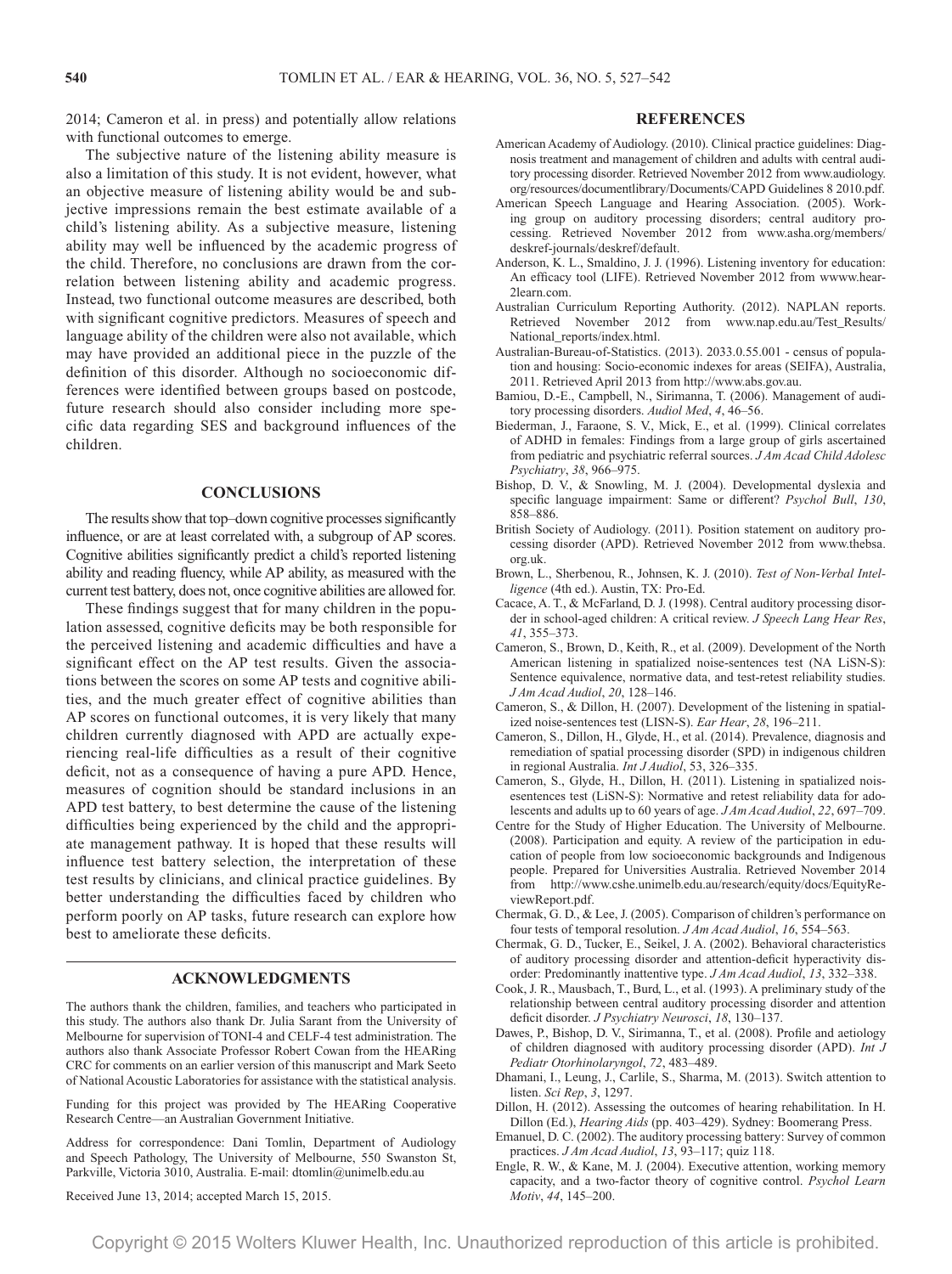- Ferguson, M. A., & Moore, D. R. (2014). Auditory processing performance and nonsensory factors in children with specific language impairment or auditory processing disorder. *Seminars in Hearing*, *35*, 1–14.
- Ferguson, M. A., Hall, R. L., Riley, A., et al. (2011). Communication, listening, cognitive and speech perception skills in children with auditory processing disorder (APD) or Specific Language Impairment (SLI). *J Speech Lang Hear Res*, *54*, 211–227.
- Fisher, L. (1976). *Fisher's Auditory Problem Checklist*. Bemiidji, MN: Life Products.
- Freyaldenhoven, M. C., Thelin, J. W., Plyler, P. N., et al. (2005). Effect of stimulant medication on the acceptance of background noise in individuals with attention deficit/hyperactivity disorder. *J Am Acad Audiol*, *16*, 677–686.
- Gyldenkærne, P., Dillon, H., Sharma, M., et al. (2014). Attend to this: The relationship between auditory processing disorders and attention deficits. *J Am Acad Audiol*, *25*, 676–687; quiz 706.
- Harman, H. H. (1976). *Modern Factor Analysis* (3rd ed.). Chicago: The University of Chicago Press.
- Jenkinson, J., Roberts, S., Dennehy, S., et al. (1996). Validation of the Snijders-Oomen nonverbal intelligence test-revised 21/2–7 for Australian children with disabilities. *J Psychoeduc Assess*, *14*, 276–286.
- Jerger, J. (1970). Clinical experience with impedance audiometry. *Arch Otolaryngol*, *92*, 311–324.
- Jerger, J., & Musiek, F. (2000). Report of the consensus conference on the diagnosis of auditory processing disorders in school-aged children. *J Am Acad Audiol*, *11*, 467–474.
- Kamieniecki, G. W., & Lynd-Stevenson, R. M. (2002). Is it appropriate to use United States norms to assess the intelligence of Australian children? *Aust J Psychol*, *54*, 67–78.
- Keith, R. W., & Engineer, P. (1991). Effects of methylphenidate on the auditory processing abilities of children with attention deficit-hyperactivity disorder. *J Learn Disabil*, *24*, 630–636.
- Keller, W. D., Tillery, K. L., McFadden, S. L. (2006). Auditory processing disorder in children diagnosed with nonverbal learning disability. *Am J Audiol, 15*, 108.
- Kibby, M. Y., & Cohen, M. J. (2008). Memory functioning in children with reading disabilities and/or attention deficit/hyperactivity disorder: A clinical investigation of their working memory and long-term memory functioning. *Child Neuropsychol*, *14*, 525–546.
- Kibby, M. Y., Marks, W., Morgan, S., et al. (2004). Specific impairment in developmental reading disabilities a working memory approach. *J Learn Disabil*, *37*, 349–363.
- Kraus, N., McGee, T. J., Carrell, T. D., et al. (1996). Auditory neurophysiologic responses and discrimination deficits in children with learning problems. *Science*, *273*, 971–973.
- LaBar, K. S., Gitelman, D. R., Parrish, T. B., et al. (1999). Neuroanatomic overlap of working memory and spatial attention networks: A functional MRI comparison within subjects. *Neuroimage*, *10*, 695–704.
- Losier, B. J., McGrath, P. J., Klein, R. M. (1996). Error patterns on the continuous performance test in non-medicated and medicated samples of children with and without ADHD: A meta-analytic review. *J Child Psychol Psychiatry*, *37*, 971–987.
- McGhee, R. L., & Lieberman, L. R. (1991). Test-retest reliability of the test of nonverbal intelligence (TONI). *J School Psychol*, *28*, 351–353.
- Madelaine, A., & Wheldall, K. (2002). Further progress towards a standardized curriculum-based measure of reading: Calibrating a new passage reading test against the New South Wales basic skills test. *Educ Psychol*, *22*, 461–471.
- Mathias, J. L., Bowden, S. C., Barrett-Woodbridge, M. (2007). Accuracy of the wechsler test of adult reading (WTAR) and national adult reading test (NART) when estimating IQ in a healthy Australian sample. *Aust Psychol*, *42*, 49–56.
- McGhee, R. L., & Lieberman, L. R. (1991). Test-retest reliability of the test of nonverbal intelligence (TONI). *J School Psychol*, *28*, 351–353.
- Moncrieff, D. W., & Musiek, F. E. (2002). Interaural asymmetries revealed by dichotic listening tests in normal and dyslexic children. *J Am Acad Audiol*, *13*, 428–437.
- Moore, D. R., Cowan, J. A., Riley, A., et al. (2011). Development of auditory processing in 6- to 11-yr-old children. *Ear Hear*, *32*, 269–285.
- Moore, D. R., Ferguson, M. A., Edmondson-Jones, A. M., et al. (2010). Nature of auditory processing disorder in children. *Pediatrics*, *126*, e382–e390.
- Moore, D. R., Hartley, D. E., Hogan, S. C. (2003). Effects of otitis media with effusion (OME) on central auditory function. *Int J Pediatr Otorhinolaryngol*, *67*(Suppl 1), S63–S67.
- Murray, L. L., Holland, A. L., Beeson, P. M. (1997). Auditory processing in individuals with mild aphasia: A study of resource allocation. *J Speech Lang Hear Res*, *40*, 792–808.
- Musiek, F. (1983). Assessment of central auditory sysfunction: The Dichotic Digit Test revisited. *Ear and Hearing*, *4*, 79–83.
- Musiek, F. E. (1994). Frequency (pitch) and duration pattern tests. *J Am Acad Audiol*, *5*, 265–268.
- Musiek, F. E., & Baran, J. A. (1987). Central auditory assessment: Thirty years of challenge and change. *Ear Hear*, *8*, 22S–35S.
- Musiek, F. E., Gollegly, K. M., Kibbe, K. S., et al. (1991). Proposed screening test for central auditory disorders: Follow-up on the dichotic digits test. *Am J Otol*, *12*, 109–113.
- Musiek, F. E., Shinn, J. B., Jirsa, R., et al. (2005). GIN (gaps-in-noise) test performance in subjects with confirmed central auditory nervous system involvement. *Ear Hear*, *26*, 608–618.
- Noffsinger, D., Wilson, R. H., Musiek, F. E. (1994). Department of veterans affairs compact disc recording for auditory perceptual assessment: Background and introduction. *J Am Acad Audiol*, *5*, 231–235.
- Norman, D. A., & Bobrow, D. G. (1975). On data-limited and resourcelimited processes. *Cogn Psychol*, *7*, 44–64.
- Purdy, S. C., Farrington, D. R., Moran, C. A., et al. (2002). A parental questionnaire to evaluate children's auditory behavior in everyday life (ABEL). *Am J Audiol*, *11*, 72–82.
- Purdy, S. C., Kelly, A. S., Davies, M. G. (2002). Auditory brainstem response, middle latency response, and late cortical evoked potentials in children with learning disabilities. *J Am Acad Audiol*, *13*, 367–382.
- Purdy, S. C., Smart, J. L., Baily, M., et al. (2009). Do children with reading delay benefit from the use of personal FM systems in the classroom? *Int J Audiol*, *48*, 843–852.
- Quinn, C. A. (2003). Detection of malingering in assessment of adult ADHD. *Arch Clin Neuropsychol*, *18*, 379–395.
- Ramus, F. (2003). Developmental dyslexia: Specific phonological deficit or general sensorimotor dysfunction? *Curr Opin Neurobiol*, *13*, 212–218.
- Riccio, C. A., Cohen, M. J., Garrison, T., et al. (2005). Auditory processing measures: Correlation with neuropsychological measures of attention, memory, and behavior. *Child Neuropsychol*, *11*, 363–372.
- Riccio, C. A., Hynd, G. W., Cohen, M. J., et al. (1994). Comorbidity of central auditory processing disorder and attention-deficit hyperactivity disorder. *J Am Acad Child Adolesc Psychiatry*, *33*, 849–857.
- Rosen, S. (2003). Auditory processing in dyslexia and specific language impairment: Is there a deficit? What is its nature? Does it explain anything? *J Phonetics*, *31*, 509–527.
- Rosen, S., Cohen, M., Vanniasegaram, I. (2010). Auditory and cognitive abilities of children suspected of auditory processing disorder (APD). *Int J Pediatr Otorhinolaryngol*, *74*, 594–600.
- Rosen, V. M., & Engle, R. W. (1997). The role of working memory capacity in retrieval. *J Exp Psychol Gen*, *126*, 211–227.
- Sandford, J. A., & Turner, A. (1995). Integrated visual and auditory attention continuous performance test. Retrieved from [www.braintrain.com.](http://www.braintrain.com)
- Sandford, J., & Turner, A. (2009). *Integrated Visual and Auditory Continuous Performance Test Interpretation Manual* (p. 86). Richmond, VA: BrainTrain.
- Schweizer, K., & Moosbrugger, H. (2004). Attention and working memory as predictors of intelligence. *Intelligence*, *32*, 329–347.
- Semel, E., Wiig, E., Secord, W. (2003). *Clinical Evaluation of Language Fundamentals. Fourth Edition (CELF-4)*. San Antonio, TX: The Psychological Corporation.
- Sharma, A., Gilley, P. M., Dorman, M. F., et al. (2007). Deprivation-induced cortical reorganization in children with cochlear implants. *Int J Audiol*, *46*, 494–499.
- Sharma, M., Purdy, S. C., Kelly, A. S. (2009). Comorbidity of auditory processing, language, and reading disorders. *J Speech Lang Hear Res*, *52*, 706–722.
- Sharma, M., Purdy, S. C., Kelly, A. S. (2012). A randomized control trial of interventions in school-aged children with auditory processing disorders. *Int J Audiol*, *51*, 506–518.
- Shaywitz, S. E., Shaywitz, B. A., Fletcher, J. M., et al. (1990). Prevalence of reading disability in boys and girls. Results of the Connecticut longitudinal study. *JAMA*, *264*, 998–1002.
- Smoski, W. J., Brunt, M. A., Tannahill, J. C. (1992). Listening characteristics of children with central auditory processing disorders. *Lang Speech Hear Serv Sch*, *23*, 145–152.
- Smoski, W. J., Brunt, M. A., Tannahill, J. C. (1998). Children's auditory performance scale. In *The Educational Audiology Association*. Tampa, FL.
- St Clair-Thompson, H. L. (2010). Backwards digit recall: A measure of shortterm memory or working memory? *Eur J Cogn Psychol*, *22*, 286–296.